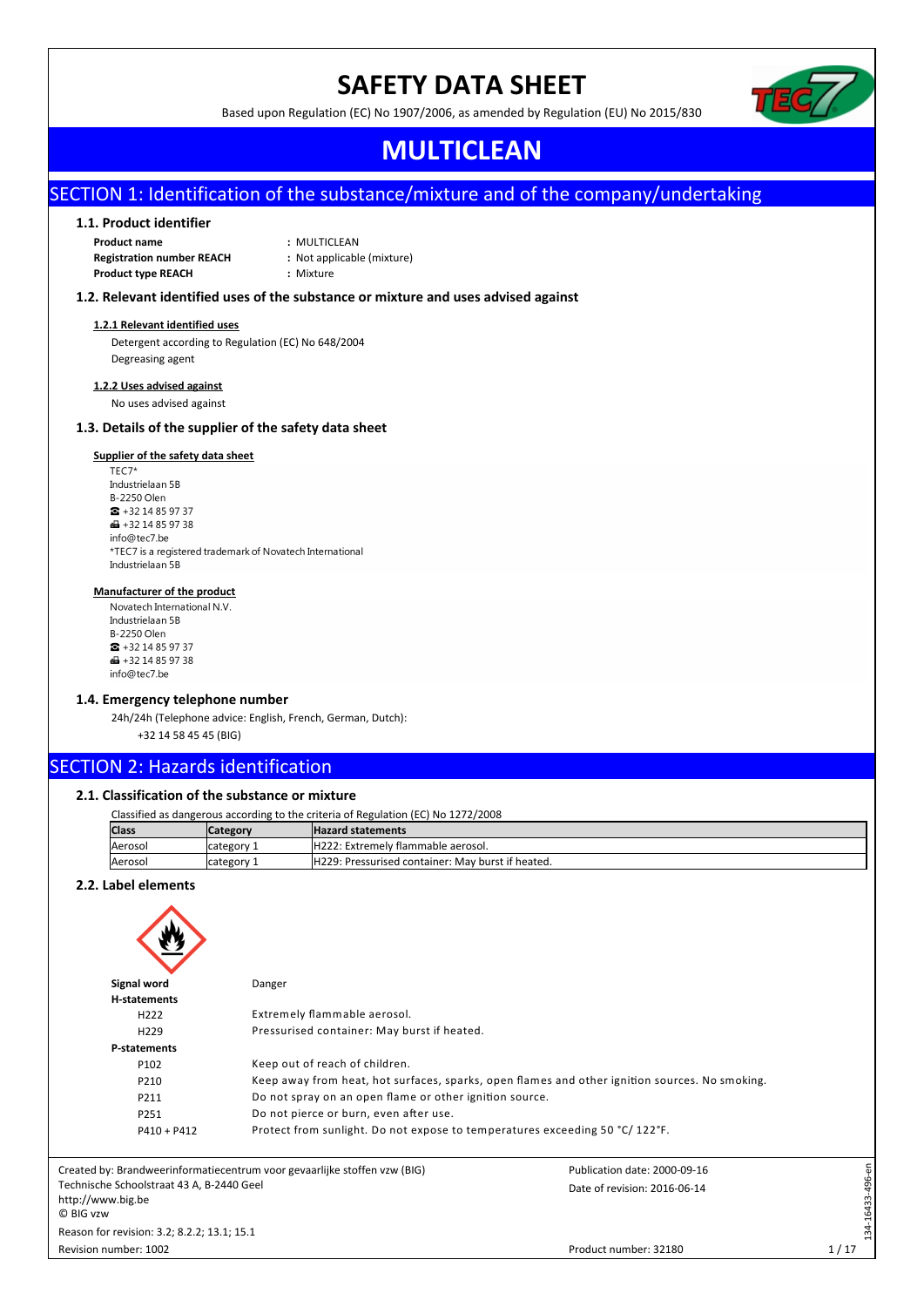## **2.3. Other hazards**

Gas/vapour spreads at floor level: ignition hazard

## SECTION 3: Composition/information on ingredients

**3.1. Substances**

Not applicable

## **3.2. Mixtures**

| <b>Name</b><br><b>REACH Registration No</b> | <b>CAS No</b><br><b>IEC No</b> | Conc. (C)                                                                                                                                  | Classification according to CLP Note                                                                        |               | <b>Remark</b>      |
|---------------------------------------------|--------------------------------|--------------------------------------------------------------------------------------------------------------------------------------------|-------------------------------------------------------------------------------------------------------------|---------------|--------------------|
| 2-butoxyethanol<br>01-2119475108-36         | 111-76-2<br>203-905-0          | $C \leq 5$ %                                                                                                                               | Acute Tox. 4; H332<br>Acute Tox. 4; H312<br>Acute Tox. 4; H302<br>Eye Irrit. 2; H319<br>Skin Irrit. 2; H315 | (1)(2)(10)    | <b>Constituent</b> |
| propan-2-ol<br>01-2119457558-25             | 67-63-0<br>1200-661-7          | 0.1% < C < 1%                                                                                                                              | Flam. Lig. 2; H225<br>Eye Irrit. 2; H319<br>STOT SE 3; H336                                                 | (1)(2)(10)    | <b>Constituent</b> |
| lammonia                                    | 1336-21-6<br>215-647-6         | C < 5%                                                                                                                                     | Skin Corr. 1B; H314<br>Aquatic Acute 1; H400                                                                | (1)(2)(8)(10) | <b>Constituent</b> |
| butane<br>01-2119474691-32                  | 106-97-8<br>203-448-7          | 5% <c<15%< td=""><td>Flam. Gas 1; H220<br/>Press. Gas - Liquefied gas;<br/><b>H280</b></td><td>(1)(2)(10)</td><td>Propellant</td></c<15%<> | Flam. Gas 1; H220<br>Press. Gas - Liquefied gas;<br><b>H280</b>                                             | (1)(2)(10)    | Propellant         |
| propane<br>01-2119486944-21                 | l74-98-6<br>200-827-9          | C < 5%                                                                                                                                     | Flam. Gas 1; H220<br>Press. Gas - Liquefied gas;<br>H <sub>280</sub>                                        | (1)(2)(10)    | Propellant         |

(1) For H-statements in full: see heading 16

(2) Substance with a Community workplace exposure limit

(8) Specific concentration limits, see heading 16

(10) Subject to restrictions of Annex XVII of Regulation (EC) No. 1907/2006

## SECTION 4: First aid measures

## **4.1. Description of first aid measures**

#### **General:**

If you feel unwell, seek medical advice.

## **After inhalation:**

Remove the victim into fresh air. Respiratory problems: consult a doctor/medical service.

## **After skin contact:**

Rinse with water. Take victim to a doctor if irritation persists.

### **After eye contact:**

Rinse with water. Take victim to an ophthalmologist if irritation persists.

## **After ingestion:**

Rinse mouth with water. Consult a doctor/medical service if you feel unwell.

## **4.2. Most important symptoms and effects, both acute and delayed**

## **4.2.1 Acute symptoms**

**After inhalation:** EXPOSURE TO HIGH CONCENTRATIONS: Central nervous system depression. Headache. Nausea. Disturbances of consciousness. **After skin contact:** No effects known. **After eye contact:** Redness of the eye tissue. **After ingestion:** Gastrointestinal complaints. Diarrhoea. Headache. Vomiting. Disturbances of consciousness. **4.2.2 Delayed symptoms**

No effects known.

## **4.3. Indication of any immediate medical attention and special treatment needed**

If applicable and available it will be listed below.

## SECTION 5: Firefighting measures

## **5.1. Extinguishing media**

## **5.1.1 Suitable extinguishing media:**

Water spray. Polyvalent foam. BC powder. Carbon dioxide.

Reason for revision: 3.2; 8.2.2; 13.1; 15.1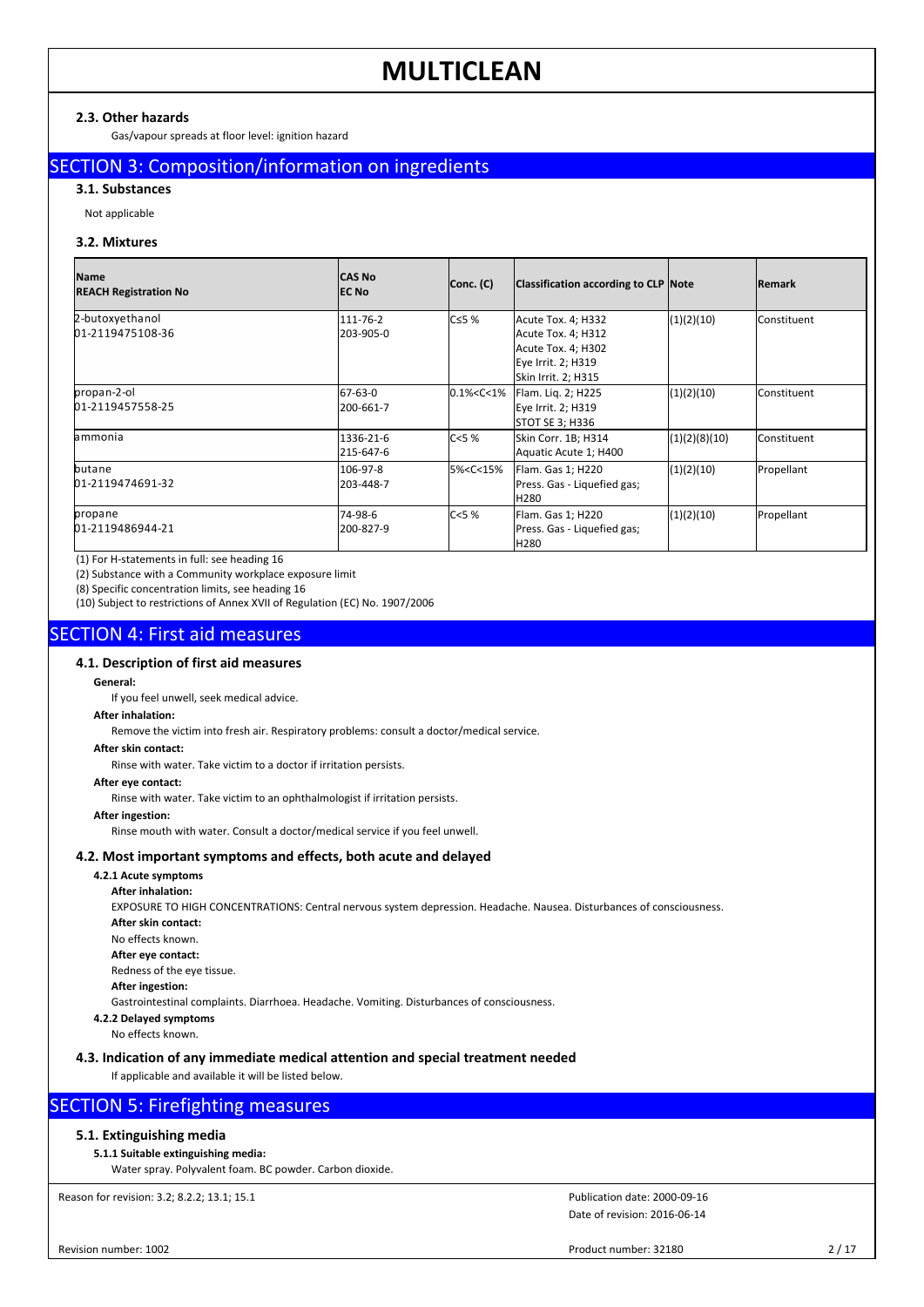#### **5.1.2 Unsuitable extinguishing media:**

No unsuitable extinguishing media known.

## **5.2. Special hazards arising from the substance or mixture**

Upon combustion: CO and CO2 are formed. Pressurised container: May burst if heated.

#### **5.3. Advice for firefighters**

#### **5.3.1 Instructions:**

If exposed to fire cool the closed containers by spraying with water. Physical explosion risk: extinguish/cool from behind cover. Do not move the load if exposed to heat. After cooling: persistant risk of physical explosion.

#### **5.3.2 Special protective equipment for fire-fighters:**

Gloves. Safety glasses. Protective clothing. Heat/fire exposure: compressed air/oxygen apparatus.

## SECTION 6: Accidental release measures

#### **6.1. Personal precautions, protective equipment and emergency procedures**

Stop engines and no smoking. No naked flames or sparks. Spark- and explosionproof appliances and lighting equipment.

**6.1.1 Protective equipment for non-emergency personnel**

See heading 8.2

## **6.1.2 Protective equipment for emergency responders**

Gloves. Safety glasses. Protective clothing.

Suitable protective clothing

See heading 8.2

#### **6.2. Environmental precautions**

Dam up the liquid spill.

#### **6.3. Methods and material for containment and cleaning up**

Liquid spill: dilute with water. Clean contaminated surfaces with an excess of water. Wash clothing and equipment after handling.

#### **6.4. Reference to other sections**

See heading 13.

## SECTION 7: Handling and storage

The information in this section is a general description. If applicable and available, exposure scenarios are attached in annex. Always use the relevant exposure scenarios that correspond to your identified use.

## **7.1. Precautions for safe handling**

Use spark-/explosionproof appliances and lighting system. Keep away from naked flames/heat. Keep away from ignition sources/sparks. Gas/vapour heavier than air at 20°C. Observe normal hygiene standards. Keep container tightly closed.

#### **7.2. Conditions for safe storage, including any incompatibilities**

#### **7.2.1 Safe storage requirements:**

Storage temperature: < 50 °C. Protect against frost. Keep out of direct sunlight. Keep container in a well-ventilated place. Fireproof storeroom. Meet the legal requirements.

#### **7.2.2 Keep away from:**

Heat sources, ignition sources.

### **7.2.3 Suitable packaging material:**

Aerosol.

#### **7.2.4 Non suitable packaging material:**

No data available

#### **7.3. Specific end use(s)**

If applicable and available, exposure scenarios are attached in annex. See information supplied by the manufacturer.

## SECTION 8: Exposure controls/personal protection

### **8.1. Control parameters**

## **8.1.1 Occupational exposure**

a) Occupational exposure limit values

If limit values are applicable and available these will be listed below.

| 2-Butoxyethanol | Time-weighted average exposure limit 8 h (Indicative occupational<br>exposure limit value) | $20$ ppm                |
|-----------------|--------------------------------------------------------------------------------------------|-------------------------|
|                 | Time-weighted average exposure limit 8 h (Indicative occupational<br>exposure limit value) | $98 \text{ mg/m}^3$     |
|                 | (Short time value (Indicative occupational exposure limit value)                           | 50 ppm                  |
|                 | Short time value (Indicative occupational exposure limit value)                            | $246$ mg/m <sup>3</sup> |

Reason for revision: 3.2; 8.2.2; 13.1; 15.1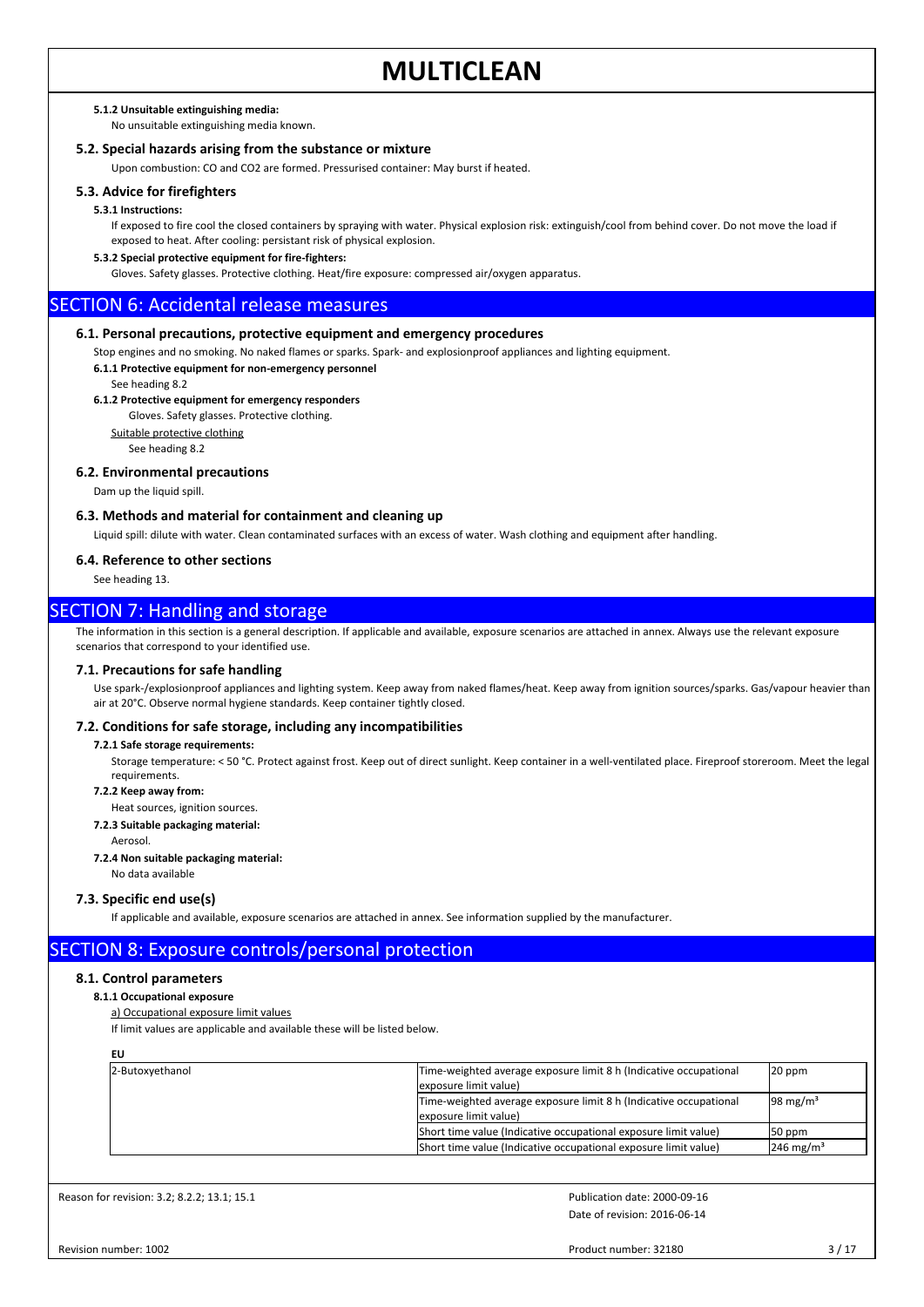| Ammonia, anhydrous                                                  | Time-weighted average exposure limit 8 h (Indicative occupational<br>exposure limit value)                             | 20 ppm                         |
|---------------------------------------------------------------------|------------------------------------------------------------------------------------------------------------------------|--------------------------------|
|                                                                     | Time-weighted average exposure limit 8 h (Indicative occupational<br>exposure limit value)                             | $14 \text{ mg/m}^3$            |
|                                                                     | Short time value (Indicative occupational exposure limit value)                                                        | 50 ppm                         |
|                                                                     | Short time value (Indicative occupational exposure limit value)                                                        | 36 mg/m <sup>3</sup>           |
| <b>Belgium</b>                                                      |                                                                                                                        |                                |
| 2-Butoxyéthanol                                                     | Time-weighted average exposure limit 8 h                                                                               | 20 ppm                         |
|                                                                     | Time-weighted average exposure limit 8 h                                                                               | 98 mg/m <sup>3</sup>           |
|                                                                     | Short time value                                                                                                       | 50 ppm                         |
|                                                                     | Short time value                                                                                                       | 246 mg/m <sup>3</sup>          |
| Alcool isopropylique                                                | Time-weighted average exposure limit 8 h                                                                               | 200 ppm                        |
|                                                                     | Time-weighted average exposure limit 8 h                                                                               | 500 mg/m <sup>3</sup>          |
|                                                                     | Short time value                                                                                                       | 400 ppm                        |
|                                                                     | Short time value                                                                                                       | 1000 mg/m <sup>3</sup>         |
| Ammoniac                                                            | Time-weighted average exposure limit 8 h                                                                               | 20 ppm                         |
|                                                                     | Time-weighted average exposure limit 8 h                                                                               | 14 mg/m <sup>3</sup>           |
|                                                                     | Short time value                                                                                                       | 50 ppm                         |
|                                                                     | Short time value                                                                                                       | 36 mg/m <sup>3</sup>           |
| Hydrocarbures aliphatiques sous forme gazeuse : (Alcanes C1-<br>C4) | Time-weighted average exposure limit 8 h                                                                               | 1000 ppm                       |
| <b>The Netherlands</b>                                              |                                                                                                                        |                                |
|                                                                     |                                                                                                                        |                                |
| 2-Butoxyethanol                                                     | Time-weighted average exposure limit 8 h (Public occupational exposure 20 ppm<br>llimit value)                         |                                |
|                                                                     | Time-weighted average exposure limit 8 h (Public occupational exposure 100 mg/m <sup>3</sup><br>llimit value)          |                                |
|                                                                     | Short time value (Public occupational exposure limit value)                                                            | 50 ppm                         |
|                                                                     |                                                                                                                        | 246 mg/m <sup>3</sup>          |
|                                                                     | Short time value (Public occupational exposure limit value)                                                            |                                |
| 2-Propanol                                                          | Time-weighted average exposure limit 8 h (Private occupational<br>exposure limit value)                                | 260 ppm                        |
|                                                                     | Time-weighted average exposure limit 8 h (Private occupational<br>exposure limit value)                                | 650 mg/m <sup>3</sup>          |
| Ammoniak                                                            | Time-weighted average exposure limit 8 h (Public occupational exposure 20 ppm<br>llimit value)                         |                                |
|                                                                     | Time-weighted average exposure limit 8 h (Public occupational exposure 14 mg/m <sup>3</sup><br>limit value)            |                                |
|                                                                     | Short time value (Public occupational exposure limit value)                                                            | $51$ ppm                       |
|                                                                     | Short time value (Public occupational exposure limit value)                                                            | 36 mg/m <sup>3</sup>           |
| n-Butaan                                                            | Time-weighted average exposure limit 8 h (Private occupational                                                         | 592 ppm                        |
|                                                                     | (exposure limit value                                                                                                  |                                |
|                                                                     | Time-weighted average exposure limit 8 h (Private occupational<br>exposure limit value)                                | $1430 \,\mathrm{mg/m^3}$       |
| France                                                              |                                                                                                                        |                                |
| 2-Butoxyéthanol                                                     | Time-weighted average exposure limit 8 h (VRC: Valeur réglementaire                                                    | $10$ ppm                       |
|                                                                     | contraignante)<br>Time-weighted average exposure limit 8 h (VRC: Valeur réglementaire                                  | 49 mg/m <sup>3</sup>           |
|                                                                     | contraignante)                                                                                                         |                                |
|                                                                     | Short time value (VRC: Valeur réglementaire contraignante)                                                             | 50 ppm                         |
|                                                                     | Short time value (VRC: Valeur réglementaire contraignante)                                                             | 246 mg/m <sup>3</sup>          |
| Alcool isopropylique                                                | Short time value (VL: Valeur non réglementaire indicative)                                                             | 400 ppm                        |
|                                                                     | Short time value (VL: Valeur non réglementaire indicative)                                                             | 980 mg/m <sup>3</sup>          |
| Ammoniac anhydre                                                    | Time-weighted average exposure limit 8 h (VRC: Valeur réglementaire<br>contraignante)                                  | $10$ ppm                       |
|                                                                     | Time-weighted average exposure limit 8 h (VRC: Valeur réglementaire                                                    | $7 \text{ mg/m}^3$             |
|                                                                     | contraignante)<br>Short time value (VRC: Valeur réglementaire contraignante)                                           | 20 ppm                         |
|                                                                     |                                                                                                                        |                                |
| n-Butane                                                            | Short time value (VRC: Valeur réglementaire contraignante)<br>Time-weighted average exposure limit 8 h (VL: Valeur non | $14 \text{ mg/m}^3$<br>800 ppm |
|                                                                     | réglementaire indicative)                                                                                              |                                |
|                                                                     | Time-weighted average exposure limit 8 h (VL: Valeur non<br>réglementaire indicative)                                  | $1900 \,\mathrm{mg/m^3}$       |
|                                                                     |                                                                                                                        |                                |
| Germany                                                             |                                                                                                                        |                                |
| 2-Butoxyethanol                                                     | Time-weighted average exposure limit 8 h (TRGS 900)                                                                    | 10 ppm                         |

| 2-Butoxyethanol | Time-weighted average exposure limit 8 h (TRGS 900) | $10$ ppm            |
|-----------------|-----------------------------------------------------|---------------------|
|                 | Time-weighted average exposure limit 8 h (TRGS 900) | $49 \text{ mg/m}^3$ |
| Ammoniak        | Time-weighted average exposure limit 8 h (TRGS 900) | $20$ ppm            |
|                 | Time-weighted average exposure limit 8 h (TRGS 900) | $14 \text{ mg/m}^3$ |
| <b>IButan</b>   | Time-weighted average exposure limit 8 h (TRGS 900) | $1000$ ppm          |

Reason for revision: 3.2; 8.2.2; 13.1; 15.1

Date of revision: 2016-06-14 Publication date: 2000-09-16

Product number: 32180 4/17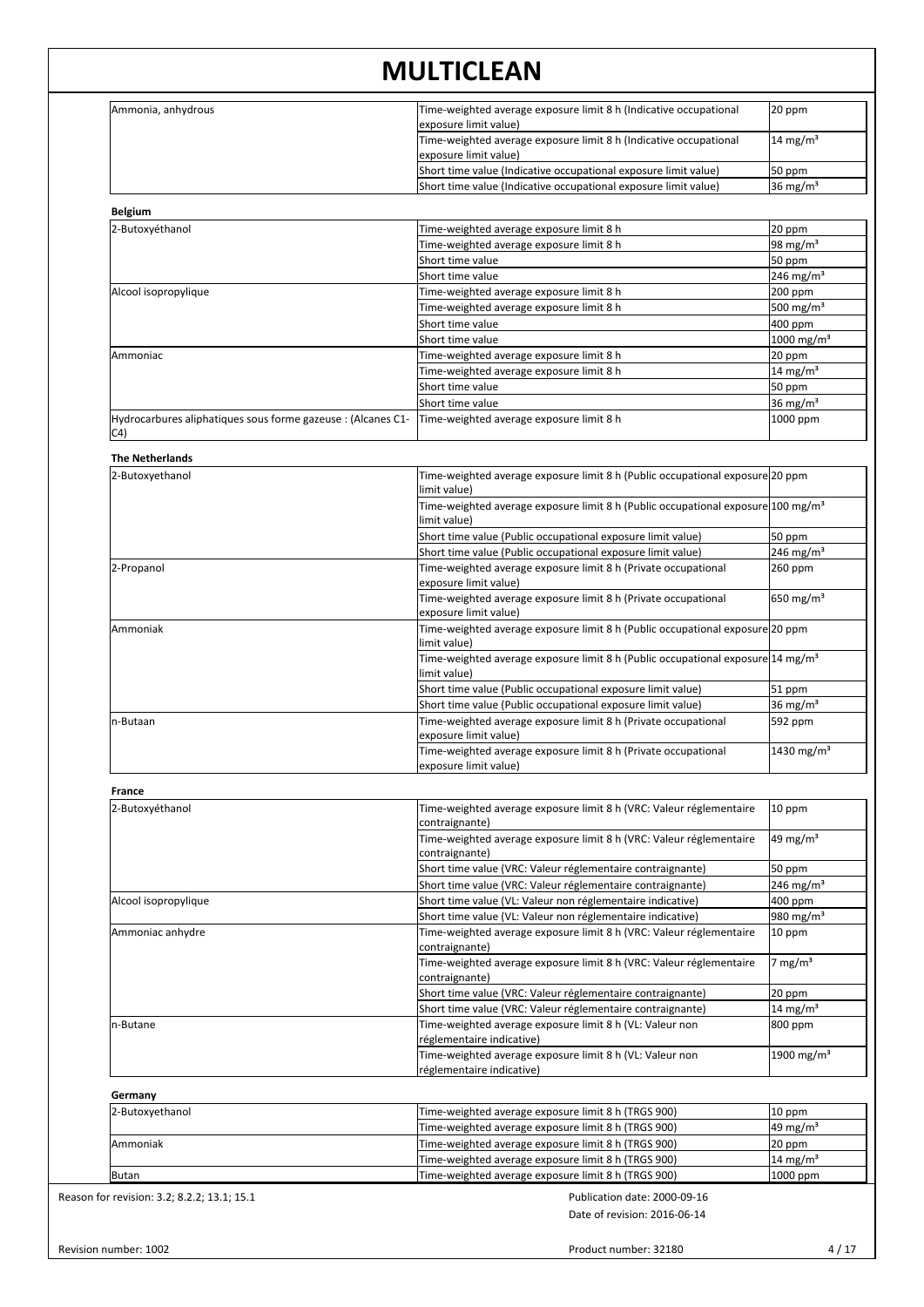| Butan       | Time-weighted average exposure limit 8 h (TRGS 900) | $2400 \,\mathrm{mg/m^3}$ |
|-------------|-----------------------------------------------------|--------------------------|
| Propan      | Time-weighted average exposure limit 8 h (TRGS 900) | $1000$ ppm               |
|             | Time-weighted average exposure limit 8 h (TRGS 900) | $1800 \,\mathrm{mg/m^3}$ |
| Propan-2-ol | Time-weighted average exposure limit 8 h (TRGS 900) | $200$ ppm                |
|             | Time-weighted average exposure limit 8 h (TRGS 900) | $500 \text{ mg/m}^3$     |

| UK                 |                                                                                    |                          |  |
|--------------------|------------------------------------------------------------------------------------|--------------------------|--|
| 2-Butoxyethanol    | Time-weighted average exposure limit 8 h (Workplace exposure limit<br>(EH40/2005)) | 25 ppm                   |  |
|                    | Time-weighted average exposure limit 8 h (Workplace exposure limit<br>(EH40/2005)) | $123 \text{ mg/m}^3$     |  |
|                    | Short time value (Workplace exposure limit (EH40/2005))                            | 50 ppm                   |  |
|                    | Short time value (Workplace exposure limit (EH40/2005))                            | $246$ mg/m <sup>3</sup>  |  |
| Ammonia, anhydrous | Time-weighted average exposure limit 8 h (Workplace exposure limit<br>(EH40/2005)) | 25 ppm                   |  |
|                    | Time-weighted average exposure limit 8 h (Workplace exposure limit<br>(EH40/2005)) | $18 \text{ mg/m}^3$      |  |
|                    | Short time value (Workplace exposure limit (EH40/2005))                            | 35 ppm                   |  |
|                    | Short time value (Workplace exposure limit (EH40/2005))                            | $25 \text{ mg/m}^3$      |  |
| Butane             | Time-weighted average exposure limit 8 h (Workplace exposure limit<br>(EH40/2005)) | 600 ppm                  |  |
|                    | Time-weighted average exposure limit 8 h (Workplace exposure limit<br>(EH40/2005)) | $1450$ mg/m <sup>3</sup> |  |
|                    | Short time value (Workplace exposure limit (EH40/2005))                            | 750 ppm                  |  |
|                    | Short time value (Workplace exposure limit (EH40/2005))                            | $1810$ mg/m <sup>3</sup> |  |
| Propan-2-ol        | Time-weighted average exposure limit 8 h (Workplace exposure limit<br>(EH40/2005)) | 400 ppm                  |  |
|                    | Time-weighted average exposure limit 8 h (Workplace exposure limit<br>(EH40/2005)) | 999 mg/m <sup>3</sup>    |  |
|                    | Short time value (Workplace exposure limit (EH40/2005))                            | 500 ppm                  |  |
|                    | Short time value (Workplace exposure limit (EH40/2005))                            | $1250 \text{ mg/m}^3$    |  |

| 2-Butoxyethanol (EGBE) | Time-weighted average exposure limit 8 h (TLV - Adopted Value) | $20$ ppm   |
|------------------------|----------------------------------------------------------------|------------|
| 2-propanol             | Time-weighted average exposure limit 8 h (TLV - Adopted Value) | $200$ ppm  |
|                        | Short time value (TLV - Adopted Value)                         | $400$ ppm  |
| Ammonia                | Time-weighted average exposure limit 8 h (TLV - Adopted Value) | $25$ ppm   |
|                        | Short time value (TLV - Adopted Value)                         | 35 ppm     |
| Butane, all isomers    | Short time value (TLV - Adopted Value)                         | $1000$ ppm |

b) National biological limit values

If limit values are applicable and available these will be listed below.

**Germany**

|                                                      | 2-Butoxyethanol (Butoxyessigsäure (nach Urin: bei langzeitexposition: nach mehreren |              | 200 mg/l                     | 11/2012 Ständige Senatskommission zur                                                            |
|------------------------------------------------------|-------------------------------------------------------------------------------------|--------------|------------------------------|--------------------------------------------------------------------------------------------------|
| Hydrolyse))                                          | vorangegangenen schichten                                                           |              |                              | Prüfung gesundheitsschädlicher<br>Arbeitsstoffe der DFG                                          |
| 2-Butoxyethanol (Butoxyessigsäure)                   | Urin: bei langzeitexposition: nach mehreren<br>vorangegangenen schichten            |              | 100 mg/l                     | 11/2012 Ständige Senatskommission zur<br>Prüfung gesundheitsschädlicher<br>Arbeitsstoffe der DFG |
| Propan-2-ol (Aceton)                                 | Urin: expositionsende, bzw. schichtende                                             |              | 25 mg/l                      | 11/2012 Ständige Senatskommission zur<br>Prüfung gesundheitsschädlicher<br>Arbeitsstoffe der DFG |
| Propan-2-ol (Aceton)                                 | Vollblut: expositionsende, bzw. schichtende                                         |              | 25 mg/l                      | 11/2012 Ständige Senatskommission zur<br>Prüfung gesundheitsschädlicher<br>Arbeitsstoffe der DFG |
| Vitamin K-Antagonisten (Quick-Wert)                  | Vollblut: keine beschränkung                                                        |              | Reduktion auf                | 11/2012 Ständige Senatskommission zur                                                            |
|                                                      |                                                                                     |              | nicht weniger als<br>l70%    | Prüfung gesundheitsschädlicher<br>Arbeitsstoffe der DFG                                          |
| <b>UK</b>                                            |                                                                                     |              |                              |                                                                                                  |
| 2-Butoxyethanol (butoxyacetic acid)                  | Urine: post shift                                                                   |              | 240 mmol/mol                 |                                                                                                  |
|                                                      |                                                                                     |              | creatinine                   |                                                                                                  |
| USA (BEI-ACGIH)                                      |                                                                                     |              |                              |                                                                                                  |
| 2-buthoxyethanol (Butoxyacetic acid                  | urine: end of shift                                                                 |              | 200 mg/g                     |                                                                                                  |
| (BAA))                                               |                                                                                     |              | lcreatinine                  |                                                                                                  |
| 2-Propanol (Acetone)                                 | Urine: end of shift at end of workweek                                              |              | 40 mg/L                      |                                                                                                  |
| 8.1.2 Sampling methods                               |                                                                                     |              |                              |                                                                                                  |
| If applicable and available it will be listed below. |                                                                                     |              |                              |                                                                                                  |
| 2-Butoxyethanol (Alcohols IV)                        |                                                                                     | <b>NIOSH</b> | 1403                         |                                                                                                  |
| 2-Butoxyethanol (Butyl Cellosolve solvent)           |                                                                                     | <b>OSHA</b>  | 83                           |                                                                                                  |
| Reason for revision: 3.2; 8.2.2; 13.1; 15.1          |                                                                                     |              | Publication date: 2000-09-16 |                                                                                                  |
|                                                      |                                                                                     |              | Date of revision: 2016-06-14 |                                                                                                  |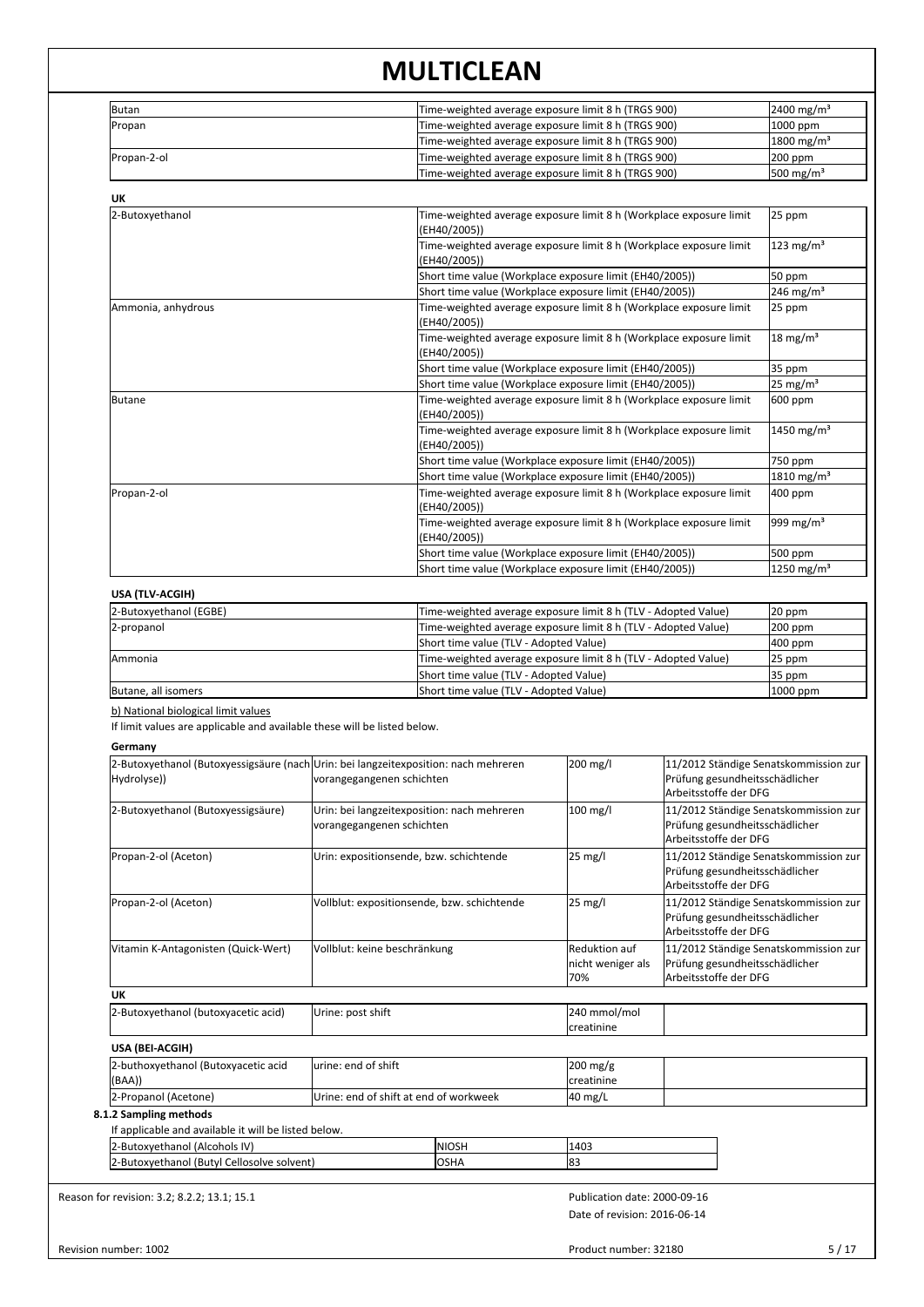| Ammonia (organic and inorganic gases by Extractive FTIR) | <b>NIOSH</b>   | 3800         |
|----------------------------------------------------------|----------------|--------------|
| <b>Ammonia</b>                                           | <b>I</b> NIOSH | 6015         |
| Ammonia                                                  | <b>NIOSH</b>   | 16015REV     |
| lAmmonia                                                 | <b>I</b> NIOSH | 16016        |
| lAmmonia                                                 | INON           | 141          |
| lAmmonia                                                 | losha          | <b>ID188</b> |
| Butoxyacetic acid                                        | <b>I</b> NIOSH | 18316        |
| Butyl cellosolve (Volatile Organic compounds)            | <b>NIOSH</b>   | 2549         |
| <b>Butyl Cellosolve</b>                                  | losha          | 183          |
| Isopropanol (Volatile Organic compounds)                 | <b>NIOSH</b>   | 2549         |
| Isopropyl Alcohol (Alcohols I)                           | <b>NIOSH</b>   | 1400         |
| Isopropyl Alcohol                                        | <b>OSHA</b>    | 109          |

**8.1.3 Applicable limit values when using the substance or mixture as intended**

If limit values are applicable and available these will be listed below.

## **8.1.4 DNEL/PNEC values**

**DNEL/DMEL - Workers**

## 2-butoxyethanol

| <b>Effect level (DNEL/DMEL)</b>       | <b>Type</b>                           | Value                    | Remark                          |
|---------------------------------------|---------------------------------------|--------------------------|---------------------------------|
| DNEL                                  | Long-term systemic effects inhalation | 98 mg/m <sup>3</sup>     |                                 |
|                                       | Acute systemic effects inhalation     | 1091 mg/m <sup>3</sup>   |                                 |
|                                       | Acute local effects inhalation        | 246 mg/m <sup>3</sup>    |                                 |
|                                       | Long-term systemic effects dermal     | 125 mg/kg bw/day         |                                 |
|                                       | Acute systemic effects dermal         | 89 mg/kg bw/day          |                                 |
| propan-2-ol                           |                                       |                          |                                 |
| Effect level (DNEL/DMEL)              | <b>Type</b>                           | Value                    | Remark                          |
| <b>DNEL</b>                           | Long-term systemic effects inhalation | 500 mg/m <sup>3</sup>    |                                 |
|                                       | Long-term systemic effects dermal     | 888 mg/kg bw/day         |                                 |
| ammonia                               |                                       |                          |                                 |
| <b>Effect level (DNEL/DMEL)</b>       | <b>Type</b>                           | Value                    | <b>Remark</b>                   |
| DNEL                                  | Long-term systemic effects inhalation | 47.6 mg/m <sup>3</sup>   | Test data of the pure substance |
|                                       | Acute systemic effects inhalation     | $47.6$ mg/m <sup>3</sup> | Test data of the pure substance |
|                                       | Long-term local effects inhalation    | $14 \text{ mg/m}^3$      | Test data of the pure substance |
|                                       | Acute local effects inhalation        | 36 mg/m <sup>3</sup>     | Test data of the pure substance |
|                                       | Long-term systemic effects dermal     | 6.8 mg/kg bw/day         | Test data of the pure substance |
|                                       | Acute systemic effects dermal         | 6.8 mg/kg bw/day         | Test data of the pure substance |
| <b>DNEL/DMEL - General population</b> |                                       |                          |                                 |
| 2-butoxyethanol                       |                                       |                          |                                 |
| <b>Effect level (DNEL/DMEL)</b>       | <b>Type</b>                           | Value                    | <b>Remark</b>                   |
| DNEL                                  | Long-term systemic effects inhalation | 59 mg/m <sup>3</sup>     |                                 |
|                                       | Acute systemic effects inhalation     | $426 \text{ mg/m}^3$     |                                 |
|                                       | Acute local effects inhalation        | $147 \text{ mg/m}^3$     |                                 |
|                                       | Long-term systemic effects dermal     | 75 mg/kg bw/day          |                                 |

## propan-2-ol

|              | <b>Effect level (DNEL/DMEL)</b> | Type                                  | <b>Value</b>         | <b>IRemark</b> |
|--------------|---------------------------------|---------------------------------------|----------------------|----------------|
| <b>IDNEL</b> |                                 | Long-term systemic effects inhalation | $189 \text{ mg/m}^3$ |                |
|              |                                 | Long-term systemic effects dermal     | 319 mg/kg bw/day     |                |
|              |                                 | Long-term systemic effects oral       | 26 mg/kg bw/day      |                |
|              | ammonia                         |                                       |                      |                |

Acute systemic effects dermal 89 mg/kg bw/day<br>
189 mg/kg bw/day<br>
6.3 mg/kg bw/day Long-term systemic effects oral 6.3 mg/kg bw/day<br>
Acute systemic effects oral 26.7 mg/kg bw/day

Acute systemic effects oral

| <b>Effect level (DNEL/DMEL)</b> | <b>Type</b>                           | <b>Value</b>                  | <b>Remark</b>                   |
|---------------------------------|---------------------------------------|-------------------------------|---------------------------------|
| <b>DNEL</b>                     | Long-term systemic effects inhalation | $23.8 \text{ mg/m}^3$         | Test data of the pure substance |
|                                 | Acute systemic effects inhalation     | $23.8 \text{ mg/m}^3$         | Test data of the pure substance |
|                                 | Long-term local effects inhalation    | $2.8 \text{ mg/m}^3$          | Test data of the pure substance |
|                                 | Acute local effects inhalation        | $2.2 \text{ mg/m}^3$          | Test data of the pure substance |
|                                 | Long-term systemic effects dermal     | 68 mg/kg bw/day               | Test data of the pure substance |
|                                 | Acute systemic effects dermal         | 68 mg/kg bw/day               | Test data of the pure substance |
|                                 | Long-term systemic effects oral       | $6.8 \,\mathrm{mg/kg}$ bw/day | Test data of the pure substance |
|                                 | Acute systemic effects oral           | $6.8 \,\mathrm{mg/kg}$ bw/day | Test data of the pure substance |

**PNEC**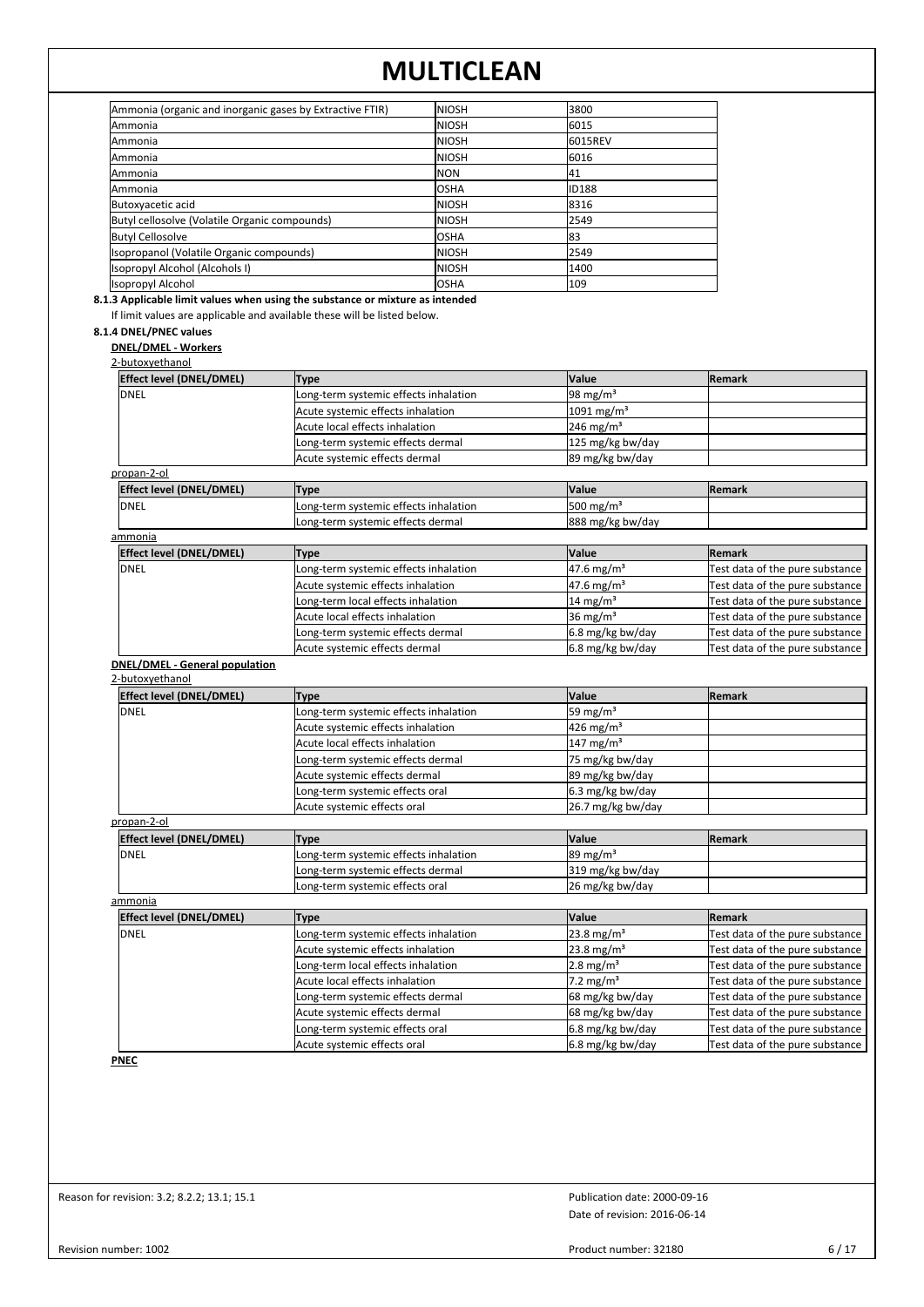| 2-butoxyethanol |
|-----------------|
|                 |

| 2-butoxyethanol              |                        |                                 |  |  |  |  |
|------------------------------|------------------------|---------------------------------|--|--|--|--|
| <b>Compartments</b>          | Value                  | <b>Remark</b>                   |  |  |  |  |
| Fresh water                  | 8.8 mg/l               |                                 |  |  |  |  |
| Marine water                 | $0.88$ mg/l            |                                 |  |  |  |  |
| Aqua (intermittent releases) | $9.1$ mg/l             |                                 |  |  |  |  |
| Fresh water sediment         | 34.6 mg/kg sediment dw |                                 |  |  |  |  |
| Marine water sediment        | 3.46 mg/kg sediment dw |                                 |  |  |  |  |
| <b>STP</b>                   | 463 mg/l               |                                 |  |  |  |  |
| Soil                         | 2.33 mg/kg soil dw     |                                 |  |  |  |  |
| Oral                         | $0.02$ g/kg food       |                                 |  |  |  |  |
| propan-2-ol                  |                        |                                 |  |  |  |  |
| <b>Compartments</b>          | Value                  | Remark                          |  |  |  |  |
| Fresh water                  | 140.9 mg/l             |                                 |  |  |  |  |
| Marine water                 | 140.9 mg/l             |                                 |  |  |  |  |
| Aqua (intermittent releases) | 140.9 mg/l             |                                 |  |  |  |  |
| <b>STP</b>                   | 2251 mg/l              |                                 |  |  |  |  |
| Fresh water sediment         | 552 mg/kg sediment dw  |                                 |  |  |  |  |
| Marine water sediment        | 552 mg/kg sediment dw  |                                 |  |  |  |  |
| Soil                         | 28 mg/kg soil dw       |                                 |  |  |  |  |
| Oral                         | 160 mg/kg food         |                                 |  |  |  |  |
| ammonia                      |                        |                                 |  |  |  |  |
| <b>Compartments</b>          | Value                  | Remark                          |  |  |  |  |
| Fresh water                  | 0.0011 mg/l            | Test data of the pure substance |  |  |  |  |
| Marine water                 | $0.0011$ mg/l          | Test data of the pure substance |  |  |  |  |
| Aqua (intermittent releases) | $0.0068$ mg/l          | Test data of the pure substance |  |  |  |  |

#### **8.1.5 Control banding**

If applicable and available it will be listed below.

#### **8.2. Exposure controls**

The information in this section is a general description. If applicable and available, exposure scenarios are attached in annex. Always use the relevant exposure scenarios that correspond to your identified use.

#### **8.2.1 Appropriate engineering controls**

Use spark-/explosionproof appliances and lighting system. Keep away from naked flames/heat. Keep away from ignition sources/sparks. Measure the concentration in the air regularly.

## **8.2.2 Individual protection measures, such as personal protective equipment**

Observe normal hygiene standards. Keep container tightly closed. Do not eat, drink or smoke during work.

#### a) Respiratory protection:

Wear gas mask with filter type A if conc. in air > exposure limit.

b) Hand protection:

| . .<br>w<br>۰, |  |
|----------------|--|
|----------------|--|

| May<br>:ran                                          | <b>Breakthrough time</b> | kness<br>                   |
|------------------------------------------------------|--------------------------|-----------------------------|
| rubber<br>Initrile                                   | .548C<br>minutes         | $\sim$<br>mm<br><b>U.L.</b> |
| $\sim$ $\sim$<br>the contract of the contract of the |                          |                             |

- materials (excellent resistance)

Nitrile rubber. c) Eye protection:

## Protective goggles.

d) Skin protection:

Protective clothing.

#### **8.2.3 Environmental exposure controls:**

See headings 6.2, 6.3 and 13

## SECTION 9: Physical and chemical properties

## **9.1. Information on basic physical and chemical properties**

| Aerosol                      |
|------------------------------|
| Characteristic odour         |
| <b>I</b> No data available   |
| No data available on colour  |
| <b>I</b> No data available   |
| 1.13 - 12 vol %              |
| Extremely flammable aerosol. |
| Not applicable (mixture)     |
| lNo data available           |
| No data available            |
| lNo data available           |
| No data available            |
| lNo data available           |
| <b>I</b> No data available   |
|                              |

Reason for revision: 3.2; 8.2.2; 13.1; 15.1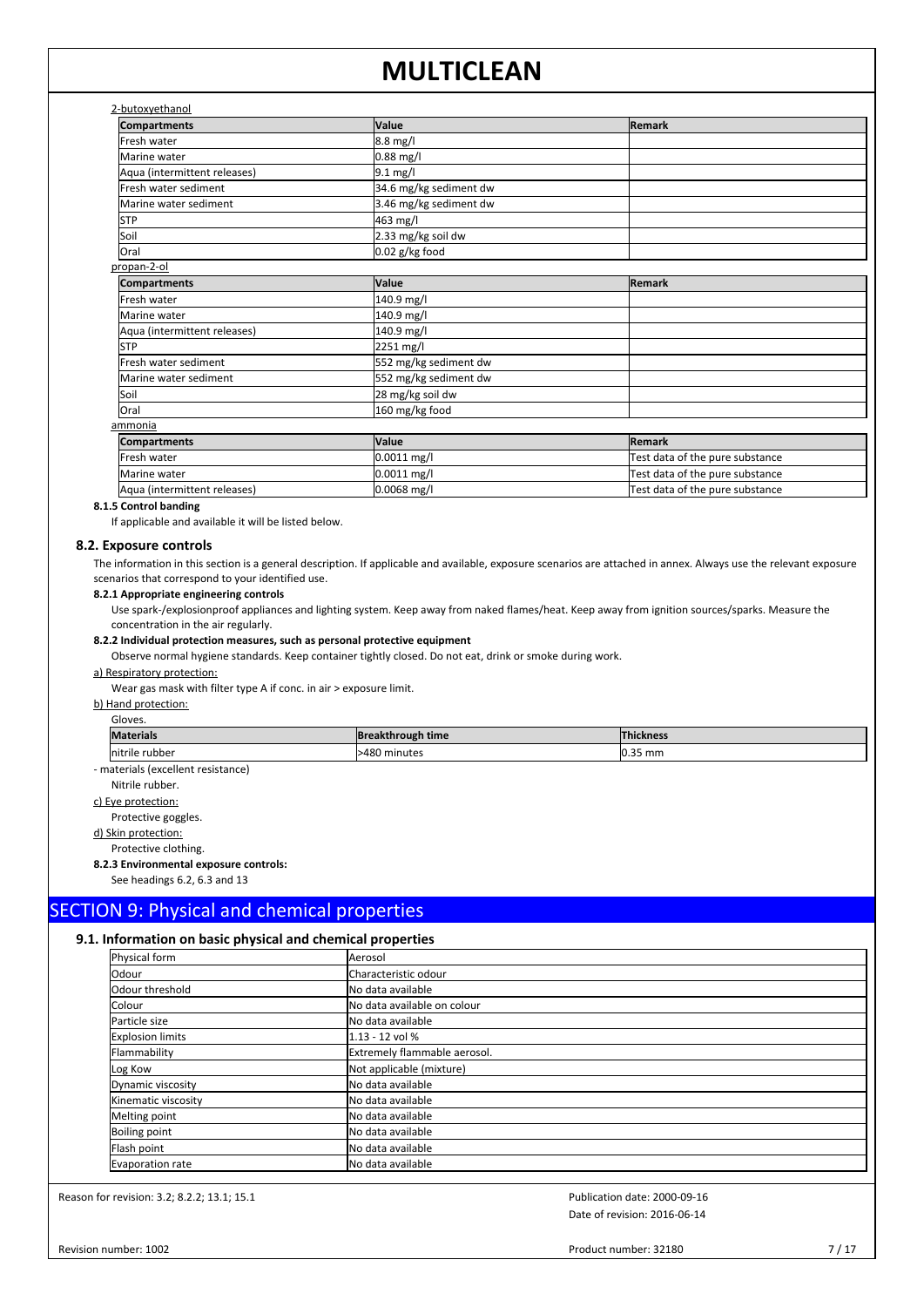| Relative vapour density     |                                                        |
|-----------------------------|--------------------------------------------------------|
| Vapour pressure             | INo data available                                     |
| Solubility                  | water; soluble                                         |
| Relative density            | 0.99 ; 20 °C ; Liguid                                  |
| Decomposition temperature   | No data available                                      |
| Auto-ignition temperature   | 230 °C                                                 |
| <b>Explosive properties</b> | No chemical group associated with explosive properties |
| Oxidising properties        | No chemical group associated with oxidising properties |
| lрН                         | 10.4                                                   |

## **9.2. Other information**

Absolute density 992 kg/m<sup>3</sup> ; 20 °C ; Liquid

## SECTION 10: Stability and reactivity

## **10.1. Reactivity**

May be ignited by sparks. Gas/vapour spreads at floor level: ignition hazard.

## **10.2. Chemical stability**

Stable under normal conditions.

## **10.3. Possibility of hazardous reactions**

No data available.

## **10.4. Conditions to avoid**

Use spark-/explosionproof appliances and lighting system. Keep away from naked flames/heat. Keep away from ignition sources/sparks.

## **10.5. Incompatible materials**

No data available.

## **10.6. Hazardous decomposition products**

Upon combustion: CO and CO2 are formed.

## SECTION 11: Toxicological information

## **11.1. Information on toxicological effects**

## **11.1.1 Test results**

## **Acute toxicity**

## MULTICLEAN

No (test)data on the mixture available

## 2-butoxyethanol

| <b>Route of exposure</b>   | <b>Parameter</b> | <b>Method</b>             | <b>Value</b>       | <b>Exposure time</b> | Species           | <b>Value</b><br>ldetermination | <b>IRemark</b> |
|----------------------------|------------------|---------------------------|--------------------|----------------------|-------------------|--------------------------------|----------------|
| <b>lOral</b>               | ILD50            | Equivalent to OECD<br>401 | $1746$ mg/kg bw    |                      | Rat (male)        | Experimental value             |                |
| Dermal                     |                  |                           | category 4         |                      |                   | lAnnex VI                      |                |
| Dermal                     | ILD50            | OECD 402                  | 2000 mg/kg bw      |                      | Rat (male/female) | Experimental value             |                |
| Inhalation                 |                  |                           | category 4         |                      |                   | <b>I</b> Annex VI              |                |
| Inhalation (vapours)       | ILC50            | Equivalent to OECD<br>403 | $2.2 \text{ mg/l}$ | 4h                   | Rat (female)      | Experimental value             |                |
| Inhalation (vapours) ILC50 |                  | Equivalent to OECD<br>403 | $450$ ppm          | 14 h                 | Rat (female)      | Experimental value             |                |

propan-2-ol

| <b>Route of exposure</b>   | <b>IParameter</b> | <b>IMethod</b>             | <b>Value</b>     | <b>Exposure time</b> | <b>Species</b>    | <b>Value</b>         | <b>Remark</b> |
|----------------------------|-------------------|----------------------------|------------------|----------------------|-------------------|----------------------|---------------|
|                            |                   |                            |                  |                      |                   | <i>determination</i> |               |
| <b>Oral</b>                | LD50              | Equivalent to OECD<br>1401 | 5840 mg/kg bw    |                      | <b>I</b> Rat      | Experimental value   |               |
| Dermal                     | LD50              | Equivalent to OECD<br>402  | $13120$ mg/kg bw | 24 h                 | <b>Rabbit</b>     | Experimental value   |               |
| Inhalation (vapours) ILC50 |                   | Equivalent to OECD<br>l403 | $>10000$ ppm     | l6h                  | Rat (male/female) | Experimental value   |               |

ammonia

| <b>Route of exposure</b> | <b>IParameter</b> | <b>Method</b>             | <b>Value</b>                | <b>Exposure time</b> | Species    | <b>Value</b><br><b>determination</b>       | <b>IRemark</b> |
|--------------------------|-------------------|---------------------------|-----------------------------|----------------------|------------|--------------------------------------------|----------------|
| <b>Oral</b>              | ILD50             | Equivalent to OECD<br>401 | $350 \,\mathrm{mg/kg}$ bw   |                      | Rat (male) | <b>Experimental value Aqueous solution</b> |                |
| <b>IDermal</b>           |                   |                           |                             |                      |            | Data waiving                               |                |
| <b>Inhalation</b>        |                   |                           |                             |                      |            | <b>JAnnex VI</b>                           | Not classified |
| <b>Inhalation</b>        | <b>LC50</b>       |                           | 19850 mg/m <sup>3</sup> air | 60 minutes           | Rat (male) | Experimental value Anhydrous form          |                |

Judgement is based on the relevant ingredients

Reason for revision: 3.2; 8.2.2; 13.1; 15.1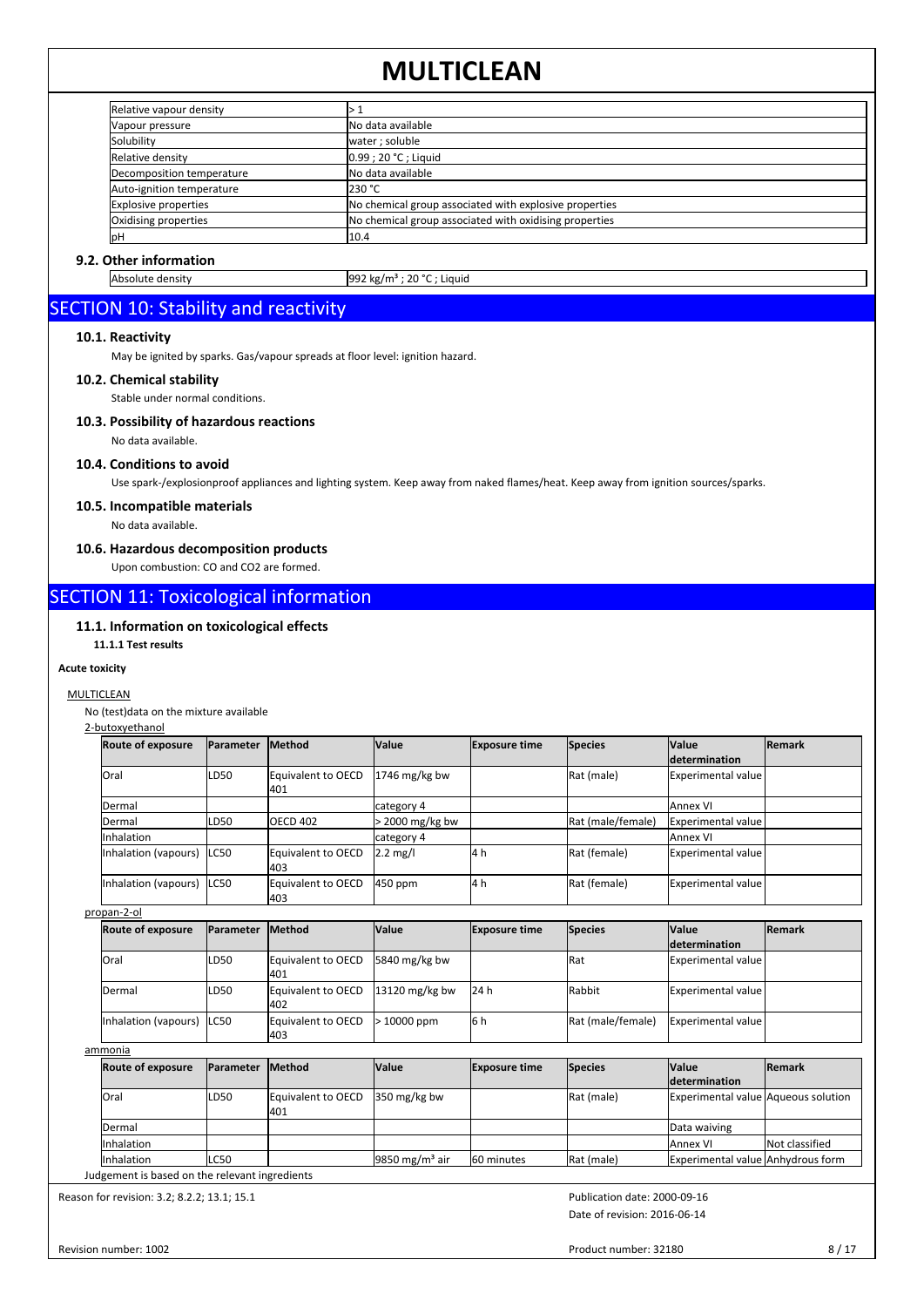**Conclusion** Not classified for acute toxicity

## **Corrosion/irritation**

## **MULTICLEAN**

No (test)data on the mixture available

2-butoxyethanol

| <b>Route of exposure Result</b>                |                           | <b>Method</b>             | <b>Exposure time</b> | Time point                 | <b>Species</b> | <b>Value</b><br><b>Idetermination</b> | Remark |
|------------------------------------------------|---------------------------|---------------------------|----------------------|----------------------------|----------------|---------------------------------------|--------|
| Eye                                            | Irritating                | <b>OECD 405</b>           |                      | 24; 48; 72 hours           | Rabbit         | Experimental value                    |        |
| Skin                                           | Irritating                | <b>OECD 404</b>           |                      | 24; 48; 72 hours           | Rabbit         | Experimental value                    |        |
| propan-2-ol                                    |                           |                           |                      |                            |                |                                       |        |
| Route of exposure Result                       |                           | Method                    | <b>Exposure time</b> | Time point                 | <b>Species</b> | <b>Value</b><br><b>Idetermination</b> | Remark |
| Eye                                            | Irritating                | Equivalent to OECD<br>405 |                      | 24 hours                   | Rabbit         | Experimental value Single treatment   |        |
| Skin                                           | Not irritating            |                           | 14 h                 | 4; 24; 48; 72 hours Rabbit |                | Experimental value                    |        |
| ammonia                                        |                           |                           |                      |                            |                |                                       |        |
| Route of exposure Result                       |                           | Method                    | <b>Exposure time</b> | Time point                 | <b>Species</b> | <b>Value</b><br><b>determination</b>  | Remark |
| Eye                                            |                           |                           |                      |                            |                | Data waiving                          |        |
| lSkin                                          | Corrosive; category<br>1B |                           |                      |                            |                | <b>J</b> Annex VI                     |        |
| Judgement is based on the relevant ingredients |                           |                           |                      |                            |                |                                       |        |

## **Conclusion**

Not classified as irritating to the skin Not classified as irritating to the eyes

**Respiratory or skin sensitisation**

### **MULTICLEAN**

No (test)data on the mixture available

2-butoxyethanol

|                                                                                                                          | <b>Value determination Remark</b> |
|--------------------------------------------------------------------------------------------------------------------------|-----------------------------------|
| <b>Ipoint</b>                                                                                                            |                                   |
| lSkin<br>Not sensitizing<br><b>IOECD 406</b><br>24: 48 hours<br><b>Experimental value</b><br>Guinea pig<br>(male/female) |                                   |

## propan-2-ol

| <b>Route of exposure Result</b> |                 | <b>IMethod</b> | <b>Exposure time</b>                         | <b>Observation time Species</b> |                             | Value determination Remark |  |
|---------------------------------|-----------------|----------------|----------------------------------------------|---------------------------------|-----------------------------|----------------------------|--|
|                                 |                 |                |                                              | <b>lpoint</b>                   |                             |                            |  |
| <b>Skin</b>                     | Not sensitizing | IOECD 406      | 3 weeks (6h/day, 1 24; 48 hours<br>dav/week) |                                 | Guinea pig<br>(male/female) | Experimental value         |  |
| ammonia                         |                 |                |                                              |                                 |                             |                            |  |

| Route of exposure Result | <b>Method</b> | <b>Exposure time</b> | <b>Observation time Species</b> | Value determination Remark |  |
|--------------------------|---------------|----------------------|---------------------------------|----------------------------|--|
|                          |               |                      | <b>lpoint</b>                   |                            |  |
| lSkin                    |               |                      |                                 | Data waiving               |  |
| <b>Inhalation</b>        |               |                      |                                 | Data waiving               |  |

Judgement is based on the relevant ingredients

## **Conclusion**

Not classified as sensitizing for skin

### **Specific target organ toxicity**

## **MULTICLEAN**

No (test)data on the mixture available

#### 2-butoxyethanol

| Route of exposure Parameter |              | <b>Method</b>        | <b>Value</b>          | <b>Organ</b> | <b>Effect</b> | <b>Exposure time</b>            | <b>Species</b> | <b>Value</b>         |
|-----------------------------|--------------|----------------------|-----------------------|--------------|---------------|---------------------------------|----------------|----------------------|
|                             |              |                      |                       |              |               |                                 |                | <b>determination</b> |
| Oral (drinking              | <b>NOAEL</b> | Equivalent to        | $< 69 \text{ mg/kg}$  |              |               | 90 days (continuous) Rat (male) |                | <b>IExperimental</b> |
| lwater)                     |              | OECD 408             | bw/day                |              |               |                                 |                | lvalue               |
| Dermal                      | <b>NOAEL</b> | <b>Equivalent to</b> | $150 \text{ mg/kg}$   |              | No effect     | $90 \text{ day}(s)$             | Rabbit         | Experimental         |
|                             |              | OECD <sub>411</sub>  | bw/day                |              |               |                                 | (male/female)  | lvalue               |
| Inhalation                  | <b>LOAEC</b> | IOECD 453            | 152 mg/m <sup>3</sup> | Blood        | Histology     | 102 weeks (daily, 5             | Rat            | <b>IExperimental</b> |
|                             |              |                      |                       |              |               | days/week)                      | (male/female)  | lvalue               |

Reason for revision: 3.2; 8.2.2; 13.1; 15.1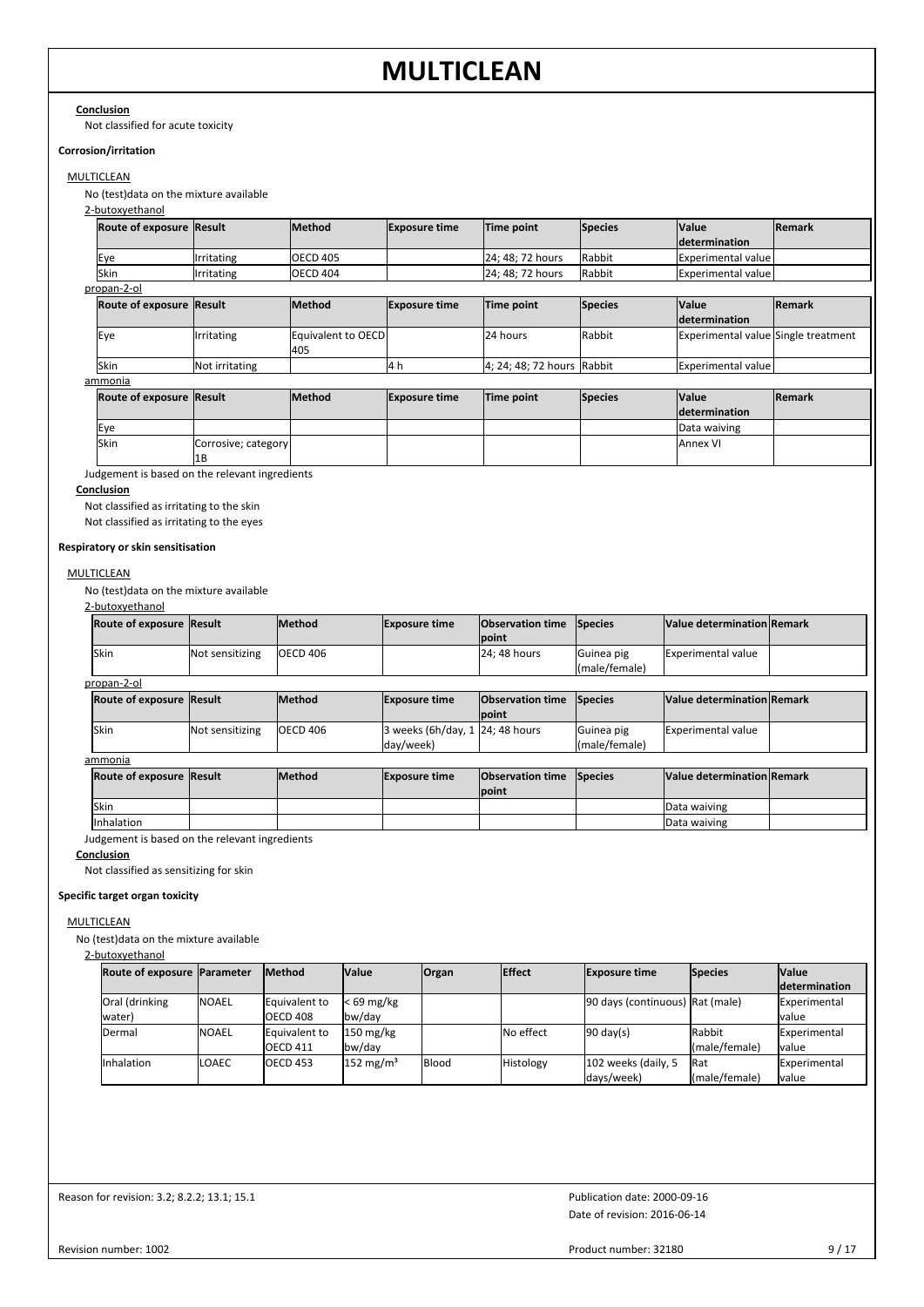| propan-2-ol |
|-------------|
|-------------|

| Route of exposure Parameter |               | <b>Method</b>       | <b>Value</b> | Organ                                 | <b>Effect</b> | <b>Exposure time</b>               | <b>Species</b>               | <b>Value</b><br><i>determination</i> |
|-----------------------------|---------------|---------------------|--------------|---------------------------------------|---------------|------------------------------------|------------------------------|--------------------------------------|
| Oral                        |               |                     |              |                                       |               |                                    |                              | Data waiving                         |
| Dermal                      |               |                     |              |                                       |               |                                    |                              | Data waiving                         |
| Inhalation<br>(vapours)     | <b>INOAEC</b> | <b>OECD 451</b>     | 5000 ppm     |                                       | No effect     | 104 weeks (6h/day,<br>5 days/week) | <b>IRat</b><br>(male/female) | Experimental<br>lvalue               |
| Inhalation<br>(vapours)     | <b>NOAEL</b>  | OECD <sub>413</sub> | 5000 ppm     |                                       | No effect     | 13 weeks (6h/day, 5<br>days/week)  | <b>IRat</b><br>(male/female) | Experimental<br>lvalue               |
| Inhalation<br>(vapours)     | Dose level    | IOECD 403           | 5000 ppm     | Central nervous Drowsiness,<br>system | dizziness     | l6 h                               | <b>IRat</b><br>(male/female) | Experimental<br><b>I</b> value       |
| nmonia                      |               |                     |              |                                       |               |                                    |                              |                                      |
|                             |               | .                   |              |                                       | ---           | $\sim$                             |                              | .                                    |

|--|

| Route of exposure Parameter |              | <b>Method</b>   | <b>Value</b>             | <b>Organ</b> | <b>Effect</b>   | <b>Exposure time</b>                               | <b>Species</b> | <b>Value</b>        |
|-----------------------------|--------------|-----------------|--------------------------|--------------|-----------------|----------------------------------------------------|----------------|---------------------|
|                             |              |                 |                          |              |                 |                                                    |                | ldetermination      |
| Oral (stomach               | <b>NOAEL</b> | <b>OECD 422</b> | $250 \text{ mg/kg}$      | General      | No effect       | $35 \text{ day}(s)$                                | <b>IRat</b>    | <b>IRead-across</b> |
| tube)                       |              |                 | bw/day                   |              |                 |                                                    | (male/female)  |                     |
| Oral (stomach               | <b>LOAEL</b> | <b>OECD 422</b> | 750 mg/kg                | General      | Overall effects | $35 \text{ day}(s)$                                | <b>Rat</b>     | lRead-across        |
| tube)                       |              |                 | bw/day                   |              |                 |                                                    | (male/female)  |                     |
| Dermal                      |              |                 |                          |              |                 |                                                    |                | Data waiving        |
| Inhalation (gases)          | <b>ILOEL</b> | Subchronic      | $119 \text{ mg/m}^3$ air | General      | Histopathology  | 18 weeks (6h/day, 5 Guinea pig (male) Experimental |                |                     |
|                             |              | toxicity test   |                          |              |                 | days/week)                                         |                | lvalue              |

Judgement is based on the relevant ingredients

### **Conclusion**

Not classified for subchronic toxicity

## **Mutagenicity (in vitro)**

## **MULTICLEAN**

No (test)data on the mixture available

### 2-butoxyethanol

| Result                                                                           | Method                 | Test substrate              | <b>Effect</b>    | Value determination |
|----------------------------------------------------------------------------------|------------------------|-----------------------------|------------------|---------------------|
| Negative                                                                         | Equivalent to OECD 471 | Bacteria (S.typhimurium)    |                  | Experimental value  |
| Negative                                                                         | Equivalent to OECD 476 | Hamster ovary               |                  | Experimental value  |
| propan-2-ol                                                                      |                        |                             |                  |                     |
| <b>Result</b>                                                                    | <b>Method</b>          | Test substrate              | <b>Effect</b>    | Value determination |
| Negative with metabolic<br>activation, negative without<br>Imetabolic activation | Equivalent to OECD 471 | Bacteria (S.typhimurium)    | <b>No effect</b> | Experimental value  |
| Negative with metabolic<br>activation, negative without<br>Imetabolic activation | Equivalent to OECD 476 | Chinese hamster ovary (CHO) | <b>No effect</b> | Experimental value  |
| ammonia                                                                          |                        |                             |                  |                     |
| <b>Result</b>                                                                    | <b>Method</b>          | Test substrate              | <b>Effect</b>    | Value determination |
| Negative with metabolic                                                          | Equivalent to OECD 471 | Bacteria (S.typhimurium)    | <b>No effect</b> | Experimental value  |

## **Mutagenicity (in vivo)**

## MULTICLEAN

No (test)data on the mixture available

activation, negative without metabolic activation

#### 2-butoxyethanol

| <b>Result</b> | <b>Method</b>              | <b>Exposure time</b> | Test substrate      | <b>Organ</b> | Value determination       |
|---------------|----------------------------|----------------------|---------------------|--------------|---------------------------|
| Negative      | Equivalent to OECD         |                      | Mouse (male)        |              | <b>Experimental value</b> |
|               | 1474                       |                      |                     |              |                           |
| propan-2-ol   |                            |                      |                     |              |                           |
| <b>Result</b> | <b>Method</b>              | <b>Exposure time</b> | Test substrate      | <b>Organ</b> | Value determination       |
| Negative      | Equivalent to OECD<br>1474 |                      | Mouse (male/female) |              | <b>Experimental value</b> |

## ammonia

| <b>Result</b> | lMethod            | <b>Exposure time</b> | Test substrate | <b>Organ</b>       | <b>Value determination</b> |
|---------------|--------------------|----------------------|----------------|--------------------|----------------------------|
| Negative      | Equivalent to OECD |                      | Mouse (male)   | <b>Bone marrow</b> | Read-across                |
|               | 1474               |                      |                |                    |                            |

Judgement is based on the relevant ingredients

## **Conclusion**

Not classified for mutagenic or genotoxic toxicity

## **Carcinogenicity**

**MULTICLEAN** 

No (test)data on the mixture available

Reason for revision: 3.2; 8.2.2; 13.1; 15.1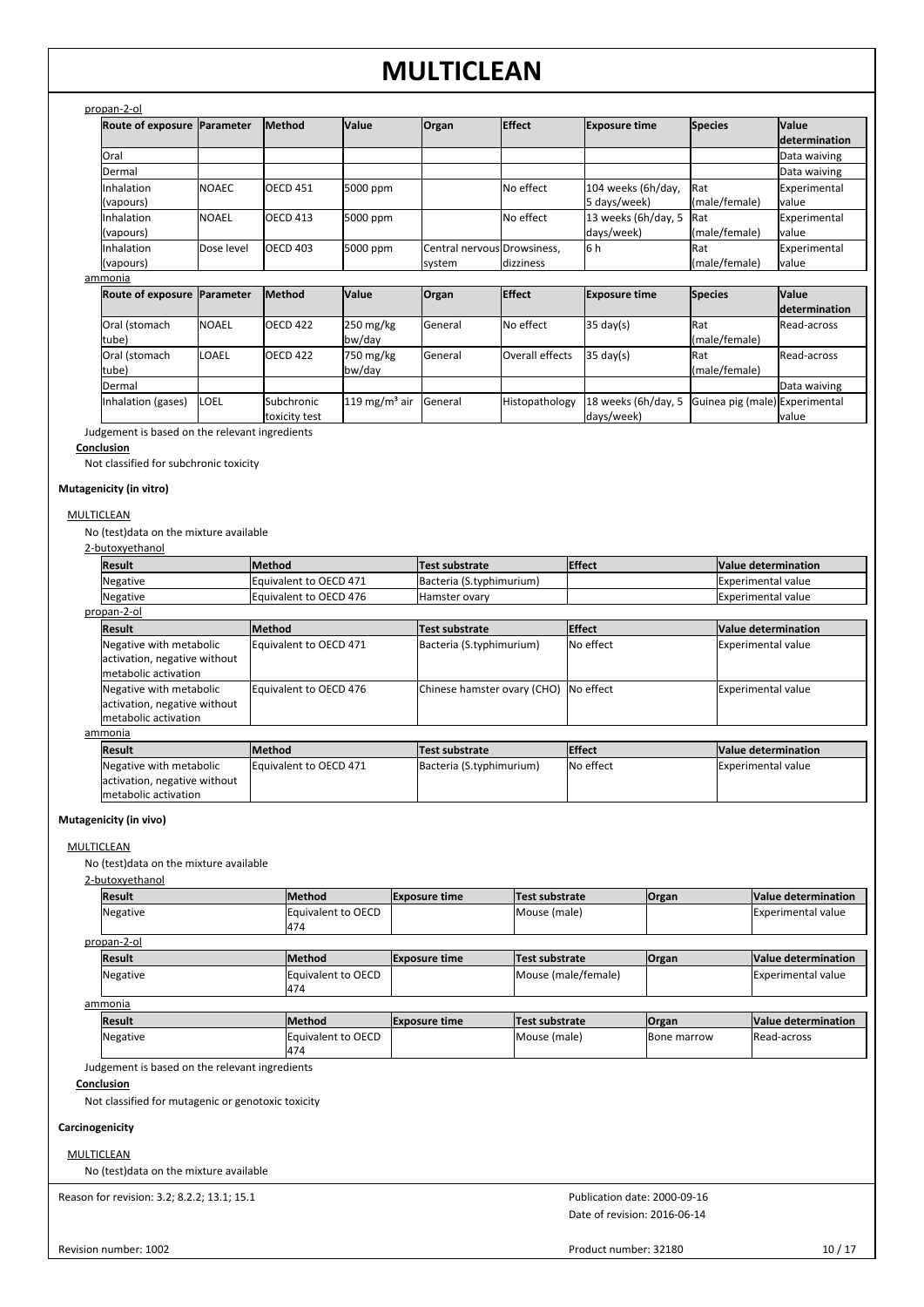| 2-butoxyethanol             |                  |                                  |              |                                    |                        |                           |       |                                       |
|-----------------------------|------------------|----------------------------------|--------------|------------------------------------|------------------------|---------------------------|-------|---------------------------------------|
| <b>Route of</b><br>exposure | <b>Parameter</b> | Method                           | <b>Value</b> | <b>Exposure time</b>               | Species                | <b>Effect</b>             | Organ | <b>Value</b><br><b>Idetermination</b> |
| Inhalation                  | <b>NOAEC</b>     | Equivalent to<br><b>OECD 451</b> | 0 ppm        | $2$ year(s)                        | Rat<br>(male/female)   | Neoplastic<br>effects     |       | Experimental<br>Ivalue                |
| Inhalation                  | <b>NOAEC</b>     | Equivalent to<br><b>OECD 451</b> | $125$ ppm    | $2$ year(s)                        | Mouse<br>(male/female) | Neoplastic<br>effects     |       | Experimental<br><b>I</b> value        |
| propan-2-ol                 |                  |                                  |              |                                    |                        |                           |       |                                       |
| <b>Route of</b><br>exposure | Parameter        | Method                           | <b>Value</b> | <b>Exposure time</b>               | Species                | <b>Effect</b>             | Organ | <b>Value</b><br><b>Idetermination</b> |
| Inhalation<br>(vapours)     | <b>NOEL</b>      | Equivalent to<br><b>OECD 451</b> | 5000 ppm     | 104 weeks (6h/day,<br>5 days/week) | Mouse<br>(male/female) | No carcinogenic<br>effect |       | Experimental<br>Ivalue                |
| ammonia                     |                  |                                  |              |                                    |                        |                           |       |                                       |
| <b>Route of</b>             | Parameter        | <b>Method</b>                    | <b>Value</b> | <b>Exposure time</b>               | Species                | <b>Effect</b>             | Organ | <b>Value</b>                          |

Oral NOAEL Equivalent to 256 mg/kg 104 weeks (daily) Rat (female) No carcinogenic

Rat (female) No carcinogenic effect

OECD 453 Judgement is based on the relevant ingredients

NOAEL Equivalent to

256 mg/kg bw/day

## **Conclusion**

Not classified for carcinogenicity

## **Reproductive toxicity**

**MULTICLEAN** 

No (test)data on the mixture available

## 2-butoxyethanol

**exposure**

|                        | <b>IParameter</b> | <b>Method</b>        | <b>Value</b>        | <b>Exposure time Species</b> |               | <b>Effect</b>  | <b>Organ</b> | <b>Value</b>         |
|------------------------|-------------------|----------------------|---------------------|------------------------------|---------------|----------------|--------------|----------------------|
|                        |                   |                      |                     |                              |               |                |              | <i>determination</i> |
| Developmental toxicity | <b>INOAEL</b>     | <b>OECD 414</b>      | $100 \text{ mg/kg}$ | 5 day(s)                     | Rat           | Weight changes |              | Experimental         |
|                        |                   |                      | bw/day              |                              |               |                |              | lvalue               |
|                        | <b>INOAEC</b>     | <b>Equivalent to</b> | $100$ ppm           | $12 \text{ day}(s)$          | Rabbit        |                |              | Experimental         |
|                        |                   | OECD 414             |                     |                              |               |                |              | lvalue               |
| Effects on fertility   | <b>INOAEL</b>     | <b>Other</b>         | 720 mg/kg           | 14 weeks                     | Mouse         | No effect      |              | Experimental         |
|                        | (P/F1/F2)         |                      | bw/day              | (daily)                      | (male/female) |                |              | lvalue               |

### propan-2-ol

|                        | <b>IParameter</b> | <b>Method</b>             | <b>Value</b>                  | <b>Exposure time</b>               | <b>Species</b>       | <b>Effect</b> | <b>Organ</b>    | <b>Value</b><br>determination |
|------------------------|-------------------|---------------------------|-------------------------------|------------------------------------|----------------------|---------------|-----------------|-------------------------------|
| Developmental toxicity | INOAEL            | Equivalent to<br>OECD 414 | $400 \text{ mg/kg}$<br>bw/day | $10 \text{ day(s)}$                | Rat                  | No effect     | <b>I</b> Foetus | Experimental<br>Ivalue        |
|                        | <b>NOAEL</b>      | Equivalent to<br>OECD 414 | 480 mg/kg<br>bw/day           | $13 \text{ day(s)}$                | Rabbit               | No effect     | lFoetus         | Experimental<br>Ivalue        |
| Maternal toxicity      | <b>NOAEL</b>      | Equivalent to<br>OECD 414 | $400 \text{ mg/kg}$<br>bw/day | $10 \text{ day(s)}$                | Rat (female)         | No effect     |                 | Experimental<br>lvalue        |
| Effects on fertility   | <b>NOAEL</b>      | Equivalent to<br>OECD 415 | $853 \text{ mg/kg}$<br>bw/day | $21 \text{ day(s)} - 70$<br>day(s) | Rat<br>(male/female) | No effect     |                 | Experimental<br>lvalue        |

ammonia

|                        | <b>IParameter</b> | <b>Method</b>                           | <b>Value</b>                  | <b>Exposure time Species</b>       |                              | <b>Effect</b> | <b>Organ</b> | <b>Value</b><br><b>determination</b> |
|------------------------|-------------------|-----------------------------------------|-------------------------------|------------------------------------|------------------------------|---------------|--------------|--------------------------------------|
| Developmental toxicity | <b>INOAEL</b>     | <b>Equivalent to</b><br><b>OECD 414</b> | $100 \text{ mg/kg}$<br>bw/day | $23 \text{ day(s)}$                | Rabbit                       | No effect     |              | Read-across                          |
| Maternal toxicity      | <b>INOAEL</b>     | Equivalent to<br><b>OECD 414</b>        | . mg/kg<br>bw/dav             | $23 \text{ day(s)}$                | Rabbit                       | No effect     |              | <b>Read-across</b>                   |
| Effects on fertility   | NOAEL (P)         | <b>OECD 422</b>                         | 1500 mg/kg<br>bw/day          | $28 \text{ day(s)} - 53$<br>day(s) | <b>IRat</b><br>(male/female) | No effect     |              | <b>IRead-across</b>                  |

Judgement is based on the relevant ingredients

**Conclusion**

Not classified for reprotoxic or developmental toxicity

### **Toxicity other effects**

**MULTICLEAN** 

No (test)data on the mixture available

### **Chronic effects from short and long-term exposure**

**MULTICLEAN** 

No effects known.

## SECTION 12: Ecological information

## **12.1. Toxicity**

Reason for revision: 3.2; 8.2.2; 13.1; 15.1

Revision number: 1002

Date of revision: 2016-06-14 Publication date: 2000-09-16

Product number: 32180 11 / 17

**Carcinoge** 

**determination**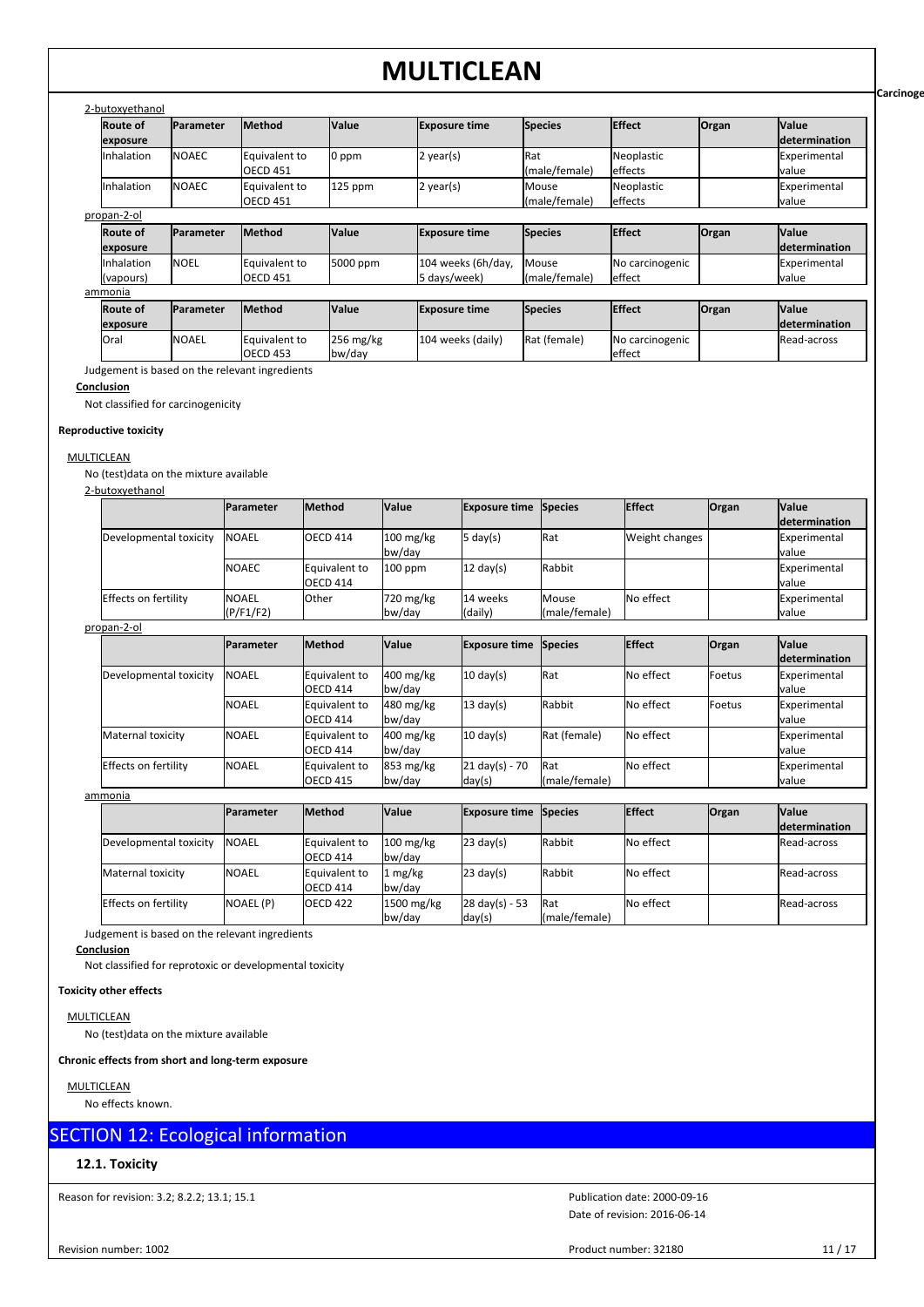## MULTICLEAN

No (test)data on the mixture available

| 2-butoxvethanol                                 |                       |                                  |                   |                    |                                                               |                                    |                            |                                                |
|-------------------------------------------------|-----------------------|----------------------------------|-------------------|--------------------|---------------------------------------------------------------|------------------------------------|----------------------------|------------------------------------------------|
|                                                 | Parameter             | Method                           | Value             | <b>Duration</b>    | <b>Species</b>                                                | <b>Test design</b>                 | Fresh/salt<br><b>water</b> | <b>Value determination</b>                     |
| Acute toxicity fishes                           | LC50                  | <b>OECD 203</b>                  | 1474 ppm          | 96 h               | Oncorhynchus<br>mykiss                                        | Static system                      | Fresh water                | <b>Experimental value</b>                      |
| Acute toxicity invertebrates                    | <b>EC50</b>           | <b>OECD 202</b>                  | 1550 mg/l         | 48h                | Daphnia magna                                                 | Static system   Fresh water        |                            | <b>Experimental value</b>                      |
| Toxicity algae and other aquatic EC50<br>plants |                       | <b>OECD 201</b>                  | 911 mg/l          | 72 h               | Pseudokirchnerie Static system Fresh water<br>lla subcapitata |                                    |                            | <b>Experimental value</b>                      |
|                                                 | <b>NOEC</b>           | <b>OECD 201</b>                  | 88 mg/l           | 72 h               | Pseudokirchnerie<br>lla subcapitata                           | Static system                      | Fresh water                | Experimental value                             |
| Long-term toxicity fish                         | <b>NOEC</b>           | Equivalent to<br><b>OECD 204</b> | $>100$ mg/l       | $21$ day(s)        | Danio rerio                                                   | Semi-static<br>system              | Fresh water                | <b>Experimental value</b>                      |
| Long-term toxicity aquatic<br>linvertebrates    | <b>NOEC</b>           | <b>OECD 211</b>                  | $100$ mg/l        | $21$ day(s)        | Daphnia magna                                                 | Semi-static<br>system              | Fresh water                | <b>Experimental value</b>                      |
| Toxicity aquatic micro-<br>organisms            | Toxicity<br>threshold | Other                            | 463 mg/l          | 48h                |                                                               | Static system                      | <b>Fresh water</b>         | <b>Experimental value</b>                      |
| propan-2-ol                                     |                       |                                  |                   |                    |                                                               |                                    |                            |                                                |
|                                                 | Parameter             | Method                           | Value             | <b>Duration</b>    | <b>Species</b>                                                | <b>Test design</b>                 | Fresh/salt<br><b>water</b> | <b>Value determination</b>                     |
| Acute toxicity fishes                           | <b>LC50</b>           | <b>OECD 203</b>                  | 9640 mg/l         | 96 h               | Pimephales<br>promelas                                        | Flow-through Fresh water<br>system |                            | Experimental value;<br>Lethal                  |
| Acute toxicity invertebrates                    | <b>LC50</b>           | Equivalent to<br><b>OECD 202</b> | > 10000 mg/l 24 h |                    | Daphnia magna                                                 | Static system Fresh water          |                            | Experimental value;<br>Locomotor effect        |
| Toxicity algae and other aquatic ECO<br>plants  |                       |                                  | 1800 mg/l         | $7 \text{ day}(s)$ | Scenedesmus<br>quadricauda                                    | Static system                      | Fresh water                | Experimental value;<br><b>Toxicity test</b>    |
| Toxicity aquatic micro-<br>organisms            | <b>EC50</b>           | ISO 8192                         | 41676 mg/l        | 30 minutes         | <b>Bacteria</b>                                               |                                    |                            | Experimental value;<br><b>Activated sludge</b> |
| ammonia                                         |                       |                                  |                   |                    |                                                               |                                    |                            |                                                |

|                       | <b>Parameter</b> | <b>Method</b> | <b>Value</b>          | <b>IDuration</b> | <b>Species</b>         | Test design                        | <b>Fresh/salt</b><br><b>water</b> | Value determination |
|-----------------------|------------------|---------------|-----------------------|------------------|------------------------|------------------------------------|-----------------------------------|---------------------|
| Acute toxicity fishes | <b>LC50</b>      | <b>Other</b>  | $0.6$ mg/l - 1.1 96 h |                  | Oncorhynchus<br>mykiss | Flow-through Fresh water<br>svstem |                                   | Experimental value  |
|                       |                  |               | mg/l                  |                  |                        |                                    |                                   |                     |

Judgement is based on the relevant ingredients

**Conclusion**

pH shift

Not classified as dangerous for the environment according to the criteria of Regulation (EC) No 1272/2008

## **12.2. Persistence and degradability**

#### 2-butoxyethanol

| <b>Biodegradation water</b>                                               |                 |                       |                           |  |  |  |  |  |  |
|---------------------------------------------------------------------------|-----------------|-----------------------|---------------------------|--|--|--|--|--|--|
| <b>Method</b><br><b>Value</b>                                             | <b>Duration</b> | Value determination   |                           |  |  |  |  |  |  |
| <b>OECD 301B: CO2 Evolution Test</b>                                      | 90.4%           | $ 28 \text{ day}(s) $ | <b>Experimental value</b> |  |  |  |  |  |  |
| Phototransformation air (DT50 air)                                        |                 |                       |                           |  |  |  |  |  |  |
| <b>Method</b><br>Value determination<br><b>Value</b><br>Conc. OH-radicals |                 |                       |                           |  |  |  |  |  |  |
| 1500000/cm <sup>3</sup><br>5.46 h<br>QSAR<br>AOPWIN v1.90                 |                 |                       |                           |  |  |  |  |  |  |
| propan-2-ol                                                               |                 |                       |                           |  |  |  |  |  |  |

**Biodegradation water**

| Method                                                                                                 | <b>Value</b>       | <b>IDuratior</b> | IV<br>termination     |  |
|--------------------------------------------------------------------------------------------------------|--------------------|------------------|-----------------------|--|
| $\cdots$<br>OECD <sub>S</sub><br>loeci<br>$\sim$ $\sim$ $\sim$<br>Test<br>icreening<br>Moditied.<br>ЭU | <b>Q5%</b><br>79 ע | $121$ dav(s      | Sxperimentai<br>value |  |

**Conclusion**

The surfactant(s) is/are biodegradable

## **12.3. Bioaccumulative potential**

## **MULTICLEAN**

| Log Kow       |                           |              |             |                     |  |  |  |  |  |  |
|---------------|---------------------------|--------------|-------------|---------------------|--|--|--|--|--|--|
| <b>Method</b> | Remark                    | <b>Value</b> | Temperature | Value determination |  |  |  |  |  |  |
|               | (Not applicable (mixture) |              |             |                     |  |  |  |  |  |  |

2-butoxyethanol

| Log Kow |                |                        |                    |                               |  |  |  |  |  |  |
|---------|----------------|------------------------|--------------------|-------------------------------|--|--|--|--|--|--|
| Method  | <b>IRemark</b> | <b>Value</b>           | <b>Temperature</b> | <b>Value</b><br>determination |  |  |  |  |  |  |
|         |                | l∩ o∙<br><b>IU.O.L</b> | 0.000<br>IZU.      | ⊤est data                     |  |  |  |  |  |  |

Reason for revision: 3.2; 8.2.2; 13.1; 15.1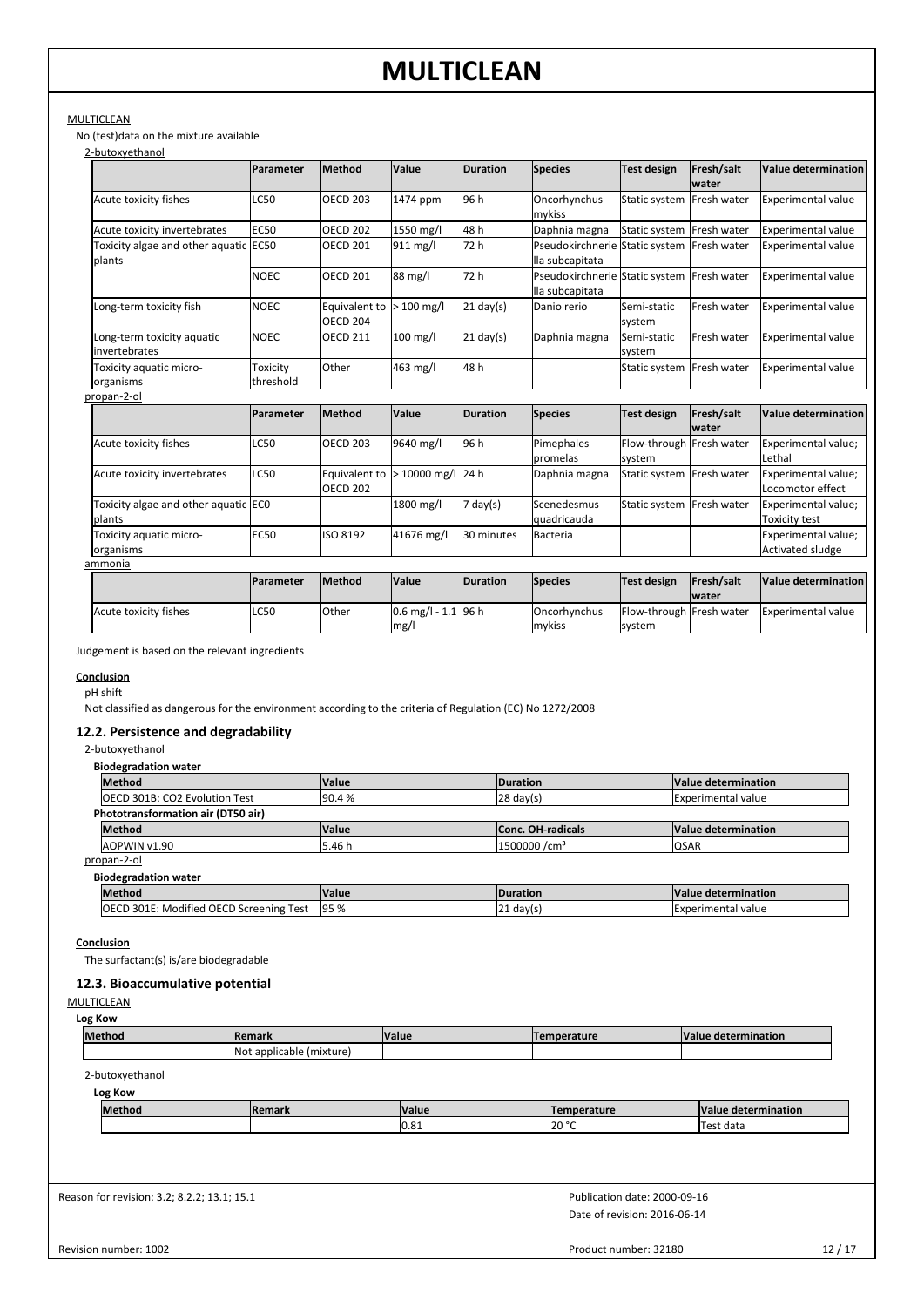## propan-2-ol

| Log Kow        |               |              |             |                             |  |  |  |  |  |  |
|----------------|---------------|--------------|-------------|-----------------------------|--|--|--|--|--|--|
| <b>Method</b>  | <b>Remark</b> | <b>Value</b> | Temperature | Value determination         |  |  |  |  |  |  |
| <b>l</b> Other |               | 0.05         | 25 °C       | Weight of evidence approach |  |  |  |  |  |  |
| <u>ammonia</u> |               |              |             |                             |  |  |  |  |  |  |
| Log Kow        |               |              |             |                             |  |  |  |  |  |  |
| <b>Method</b>  | <b>Remark</b> | <b>Value</b> | Temperature | Value determination         |  |  |  |  |  |  |
|                |               | 0.23         | 25 °C       | <b>Estimated value</b>      |  |  |  |  |  |  |

**Conclusion**

Does not contain bioaccumulative component(s)

## **12.4. Mobility in soil**

2-butoxyethanol

#### **Volatility (Henry's Law constant H)**

| <b>Value</b>                         |       | <b>Method</b>         |      |                  | <b>Temperature</b> |                      | <b>Remark</b>          |  |              | Value determination       |
|--------------------------------------|-------|-----------------------|------|------------------|--------------------|----------------------|------------------------|--|--------------|---------------------------|
| $0.041$ atm m <sup>3</sup> /mol      |       | Other                 |      |                  | 20 °C              |                      |                        |  |              | <b>Experimental value</b> |
| <b>Percent distribution</b>          |       |                       |      |                  |                    |                      |                        |  |              |                           |
| <b>Method</b><br><b>Fraction air</b> |       | <b>Fraction biota</b> |      | <b>IFraction</b> |                    | <b>Fraction soil</b> | <b>IFraction water</b> |  |              | Value determination       |
|                                      |       |                       |      | <b>Isediment</b> |                    |                      |                        |  |              |                           |
| Mackay level I                       | 0.31% |                       | lo % | 0.01%            |                    | 0.59%                | 99.09 %                |  | <b>IQSAR</b> |                           |
| Mackay level III                     | 1.01% |                       | lo % | 0.37%            |                    | 51.9%                | 46.8%                  |  | <b>IQSAR</b> |                           |

#### **Conclusion**

Contains component(s) with potential for mobility in the soil

## **12.5. Results of PBT and vPvB assessment**

Does not contain component(s) that meet(s) the criteria of PBT and/or vPvB as listed in Annex XIII of Regulation (EC) No 1907/2006.

## **12.6. Other adverse effects**

#### MULTICLEAN

## **Fluorinated greenhouse gases (Regulation (EU) No 517/2014)**

None of the known components is included in the list of fluorinated greenhouse gases (Regulation (EU) No 517/2014)

### **Ozone-depleting potential (ODP)**

Not classified as dangerous for the ozone layer (Regulation (EC) No 1005/2009)

## 2-butoxyethanol

**Ground water**

Ground water pollutant

## propan-2-ol

**Ground water** Ground water pollutant

ammonia **Ground water**

Ground water pollutant

## SECTION 13: Disposal considerations

The information in this section is a general description. If applicable and available, exposure scenarios are attached in annex. Always use the relevant exposure scenarios that correspond to your identified use.

### **13.1. Waste treatment methods**

### **13.1.1 Provisions relating to waste**

Hazardous waste according to Directive 2008/98/EC, as amended by Regulation (EU) No 1357/2014.

Waste material code (Directive 2008/98/EC, Decision 2000/0532/EC).

20 01 29\* (separately collected fractions (except 15 01): detergents containing hazardous substances). Depending on branch of industry and production process, also other waste codes may be applicable.

#### **13.1.2 Disposal methods**

Remove waste in accordance with local and/or national regulations. Specific treatment. Hazardous waste shall not be mixed together with other waste. Different types of hazardous waste shall not be mixed together if this may entail a risk of pollution or create problems for the further management of the waste. Hazardous waste shall be managed responsibly. All entities that store, transport or handle hazardous waste shall take the necessary measures to prevent risks of pollution or damage to people or animals. Do not discharge into the sewer. Contains a component for which a prohibition exists against discharge into surface water.

### **13.1.3 Packaging/Container**

Waste material code packaging (Directive 2008/98/EC).

15 01 10\* (packaging containing residues of or contaminated by dangerous substances).

## SECTION 14: Transport information

## **Road (ADR)**

Reason for revision: 3.2; 8.2.2; 13.1; 15.1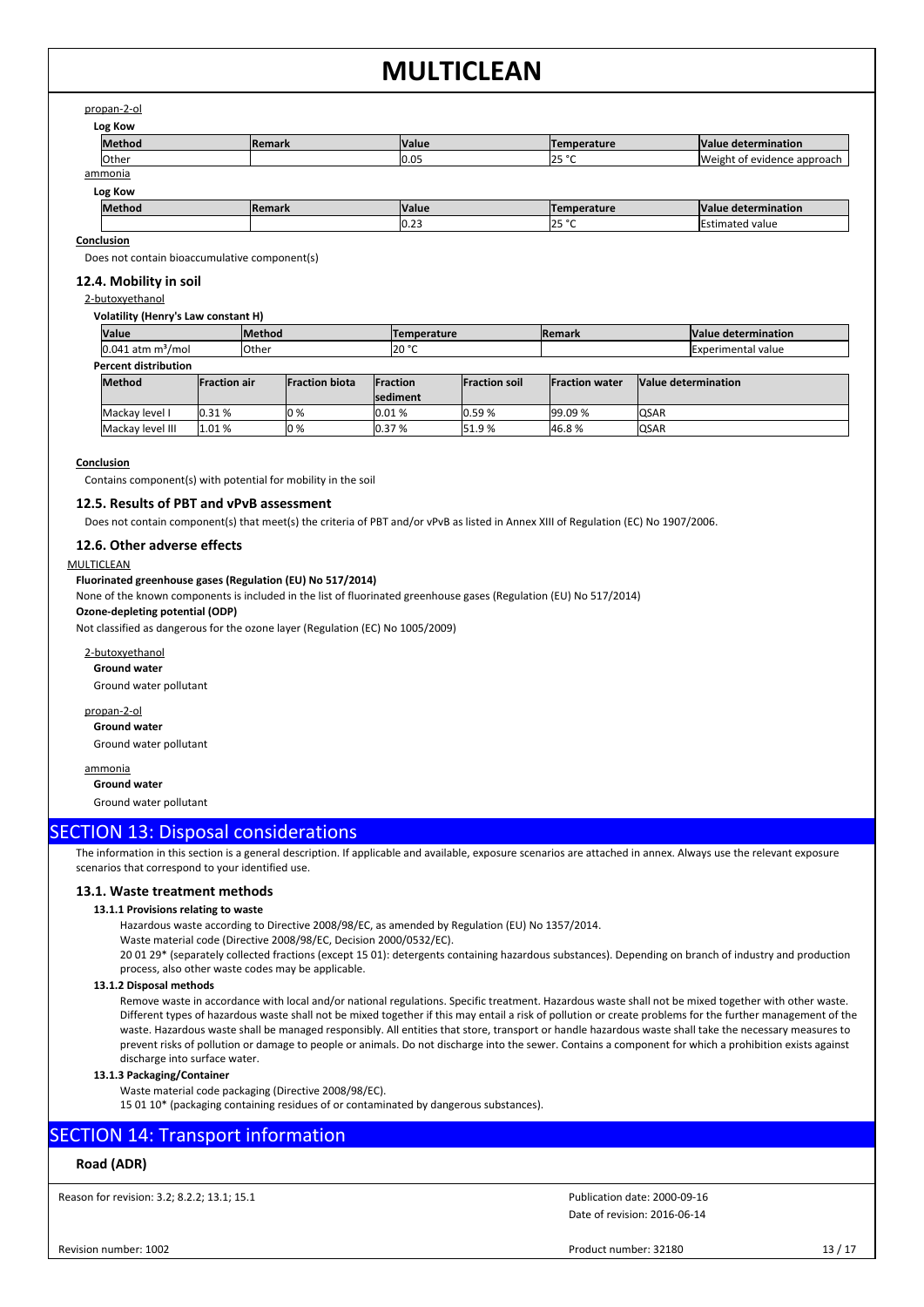| 14.1. UN number                          |                                                                                                                                           |
|------------------------------------------|-------------------------------------------------------------------------------------------------------------------------------------------|
| UN number                                | 1950                                                                                                                                      |
| 14.2. UN proper shipping name            |                                                                                                                                           |
| Proper shipping name                     | Aerosols                                                                                                                                  |
| 14.3. Transport hazard class(es)         |                                                                                                                                           |
| Hazard identification number             |                                                                                                                                           |
| Class                                    |                                                                                                                                           |
| Classification code                      | <b>SF</b>                                                                                                                                 |
| 14.4. Packing group                      |                                                                                                                                           |
| Packing group                            |                                                                                                                                           |
| Labels                                   | 2.1                                                                                                                                       |
| 14.5. Environmental hazards              |                                                                                                                                           |
| Environmentally hazardous substance mark | no                                                                                                                                        |
| 14.6. Special precautions for user       |                                                                                                                                           |
| Special provisions                       | 190                                                                                                                                       |
| Special provisions                       | 327                                                                                                                                       |
| Special provisions                       | 344                                                                                                                                       |
| Special provisions                       | 625                                                                                                                                       |
| Limited quantities                       | Combination packagings: not more than 1 liter per inner packaging for<br>liquids. A package shall not weigh more than 30 kg. (gross mass) |

## **Rail (RID)**

| 14.1. UN number                          |                                                                       |
|------------------------------------------|-----------------------------------------------------------------------|
| UN number                                | 1950                                                                  |
| 14.2. UN proper shipping name            |                                                                       |
| Proper shipping name                     | Aerosols                                                              |
| 14.3. Transport hazard class(es)         |                                                                       |
| Hazard identification number             | 23                                                                    |
| <b>Class</b>                             |                                                                       |
| Classification code                      | 5F                                                                    |
| 14.4. Packing group                      |                                                                       |
| Packing group                            |                                                                       |
| Labels                                   | 2.1                                                                   |
| 14.5. Environmental hazards              |                                                                       |
| Environmentally hazardous substance mark | <b>no</b>                                                             |
| 14.6. Special precautions for user       |                                                                       |
| Special provisions                       | 190                                                                   |
| Special provisions                       | 327                                                                   |
| Special provisions                       | 344                                                                   |
| Special provisions                       | 625                                                                   |
| Limited quantities                       | Combination packagings: not more than 1 liter per inner packaging for |
|                                          | liquids. A package shall not weigh more than 30 kg. (gross mass)      |

## **Inland waterways (ADN)**

| 14.1. UN number                          |                                                                                                                                           |
|------------------------------------------|-------------------------------------------------------------------------------------------------------------------------------------------|
| UN number                                | 1950                                                                                                                                      |
| 14.2. UN proper shipping name            |                                                                                                                                           |
| Proper shipping name                     | Aerosols                                                                                                                                  |
| 14.3. Transport hazard class(es)         |                                                                                                                                           |
| Class                                    |                                                                                                                                           |
| Classification code                      | 5F                                                                                                                                        |
| 14.4. Packing group                      |                                                                                                                                           |
| Packing group                            |                                                                                                                                           |
| Labels                                   | 2.1                                                                                                                                       |
| 14.5. Environmental hazards              |                                                                                                                                           |
| Environmentally hazardous substance mark | no                                                                                                                                        |
| 14.6. Special precautions for user       |                                                                                                                                           |
| Special provisions                       | 190                                                                                                                                       |
| Special provisions                       | 327                                                                                                                                       |
| Special provisions                       | 344                                                                                                                                       |
| Special provisions                       | 625                                                                                                                                       |
| Limited quantities                       | Combination packagings: not more than 1 liter per inner packaging for<br>liquids. A package shall not weigh more than 30 kg. (gross mass) |

## **Sea (IMDG/IMSBC)**

| UN number                                   | 1950                         |  |
|---------------------------------------------|------------------------------|--|
| 14.2. UN proper shipping name               |                              |  |
| Proper shipping name                        | Aerosols                     |  |
| Reason for revision: 3.2; 8.2.2; 13.1; 15.1 | Publication date: 2000-09-16 |  |
|                                             | Date of revision: 2016-06-14 |  |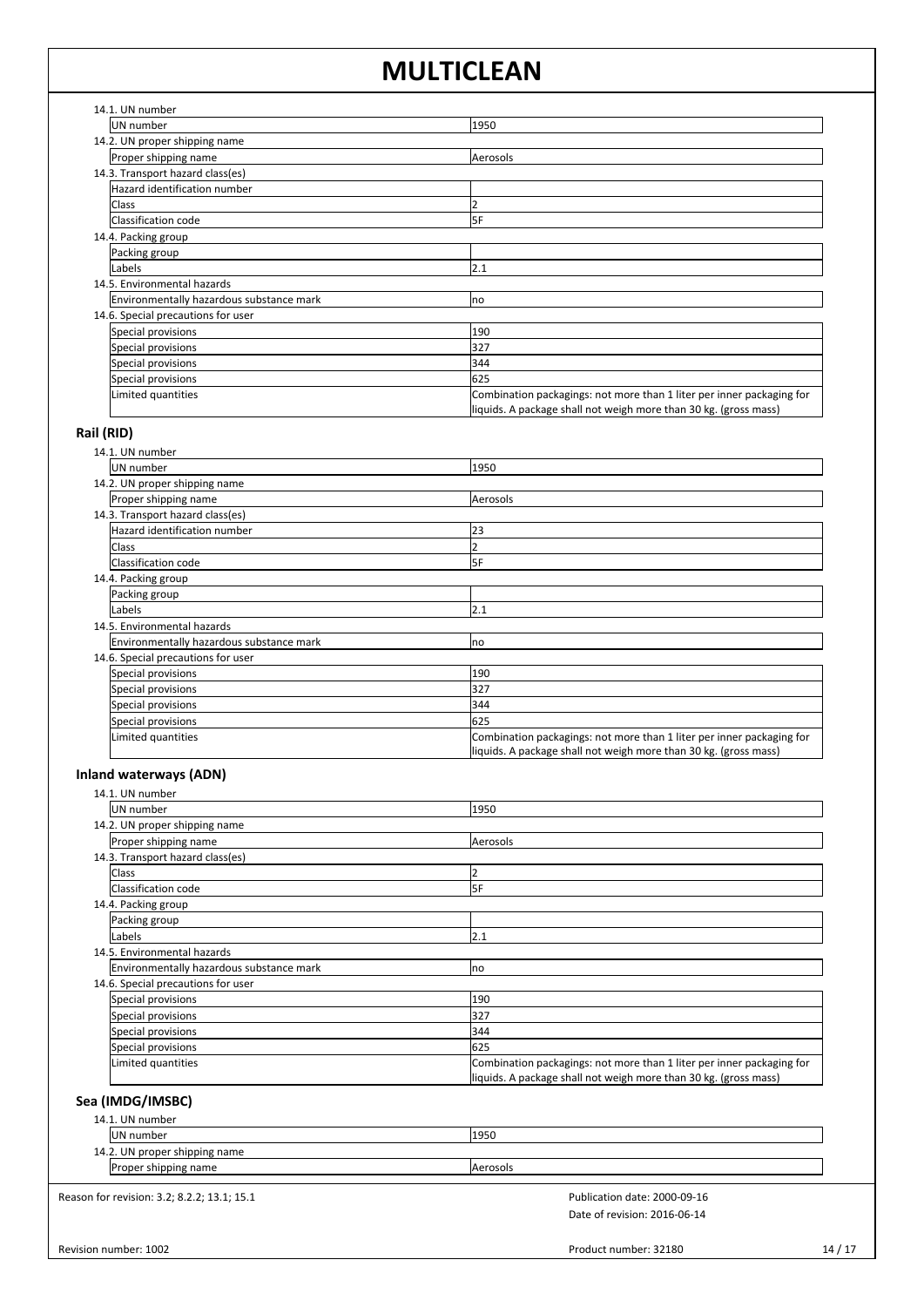| 14.3. Transport hazard class(es)                                         |                                                                       |
|--------------------------------------------------------------------------|-----------------------------------------------------------------------|
| <b>Class</b>                                                             | 2.1                                                                   |
| 14.4. Packing group                                                      |                                                                       |
| Packing group                                                            |                                                                       |
| Labels                                                                   | 2.1                                                                   |
| 14.5. Environmental hazards                                              |                                                                       |
| Marine pollutant                                                         |                                                                       |
| Environmentally hazardous substance mark                                 | no                                                                    |
| 14.6. Special precautions for user                                       |                                                                       |
| Special provisions                                                       | 63                                                                    |
| Special provisions                                                       | 190                                                                   |
| Special provisions                                                       | 277                                                                   |
| Special provisions                                                       | 327                                                                   |
| Special provisions                                                       | 344                                                                   |
| Special provisions                                                       | 959                                                                   |
| Limited quantities                                                       | Combination packagings: not more than 1 liter per inner packaging for |
|                                                                          | liquids. A package shall not weigh more than 30 kg. (gross mass)      |
| 14.7. Transport in bulk according to Annex II of Marpol and the IBC Code |                                                                       |
| Annex II of MARPOL 73/78                                                 | Not applicable                                                        |

## **Air (ICAO-TI/IATA-DGR)**

| 14.1. UN number                                                                          |                     |  |  |  |
|------------------------------------------------------------------------------------------|---------------------|--|--|--|
| UN number                                                                                | 1950                |  |  |  |
| 14.2. UN proper shipping name                                                            |                     |  |  |  |
| Proper shipping name                                                                     | Aerosols, flammable |  |  |  |
| 14.3. Transport hazard class(es)                                                         |                     |  |  |  |
| <b>Class</b>                                                                             | 2.1                 |  |  |  |
| 14.4. Packing group                                                                      |                     |  |  |  |
| Packing group                                                                            |                     |  |  |  |
| Labels                                                                                   | 2.1                 |  |  |  |
| 14.5. Environmental hazards                                                              |                     |  |  |  |
| Environmentally hazardous substance mark                                                 | Ino                 |  |  |  |
| 14.6. Special precautions for user                                                       |                     |  |  |  |
| Special provisions                                                                       | A145                |  |  |  |
| Special provisions                                                                       | A167                |  |  |  |
| Special provisions                                                                       | A802                |  |  |  |
| Passenger and cargo transport: limited quantities: maximum net quantity<br>per packaging | 30 kg G             |  |  |  |

# SECTION 15: Regulatory information<br>15.1. Safety, health and environmental regulations/legislation specific for the substance or mixture

### **European legislation:**

VOC content Directive 2010/75/EU

| <b>VOC content</b> | <b>Remark</b> |
|--------------------|---------------|
| 14.5%              |               |
| 138.643 g/l        |               |

Indicative occupational exposure limit values (Directive 98/24/EC, 2000/39/EC and 2009/161/EU)

| <b>Product name</b>                  | resorption |
|--------------------------------------|------------|
| -Butoxyethanol<br>$\sim$<br>14-<br>. | Skin       |

Ingredients according to Regulation (EC) No 648/2004 and amendments

5-15% aliphatic hydrocarbons, perfumes, limonene

REACH Annex XVII - Restriction

Contains component(s) subject to restrictions of Annex XVII of Regulation (EC) No 1907/2006: restrictions on the manufacture, placing on the market and use of certain dangerous substances, mixtures and articles.

|                                             | Designation of the substance, of the group of<br>Isubstances or of the mixture                                                                                                                                                                                                                                                                                                                                           | Conditions of restriction                                                                                                                                                                                                                                                                                                                                                                                                                                                                                                                                                                                                                                                                                                                                                                                                                                                                 |
|---------------------------------------------|--------------------------------------------------------------------------------------------------------------------------------------------------------------------------------------------------------------------------------------------------------------------------------------------------------------------------------------------------------------------------------------------------------------------------|-------------------------------------------------------------------------------------------------------------------------------------------------------------------------------------------------------------------------------------------------------------------------------------------------------------------------------------------------------------------------------------------------------------------------------------------------------------------------------------------------------------------------------------------------------------------------------------------------------------------------------------------------------------------------------------------------------------------------------------------------------------------------------------------------------------------------------------------------------------------------------------------|
| 2-butoxyethanol<br>propan-2-ol<br>· ammonia | Liquid substances or mixtures which are<br>regarded as dangerous in accordance with<br>Directive 1999/45/EC or are fulfilling the<br>criteria for any of the following hazard classes<br>or categories set out in Annex I to Regulation<br>(EC) No 1272/2008:<br>(a) hazard classes 2.1 to 2.4, 2.6 and 2.7, 2.8<br>and 2, 2.14 categories 1 and 2, 2.15 types A to<br>(b) hazard classes $3.1$ to $3.6$ , $3.7$ adverse | 1. Shall not be used in:<br>- ornamental articles intended to produce light or colour effects by means of different<br>phases, for example in ornamental lamps and ashtrays,<br>- tricks and jokes.<br>- games for one or more participants, or any article intended to be used as such, even with<br>ornamental aspects, 2. Articles not complying with paragraph 1 shall not be placed on the<br>market.3. Shall not be placed on the market if they contain a colouring agent, unless<br>types A and B, 2.9, 2.10, 2.12, 2.13 categories 1 required for fiscal reasons, or perfume, or both, if they:<br>- can be used as fuel in decorative oil lamps for supply to the general public, and,<br>- present an aspiration hazard and are labelled with R65 or H304,4. Decorative oil lamps for<br>supply to the general public shall not be placed on the market unless they conform to |

Reason for revision: 3.2; 8.2.2; 13.1; 15.1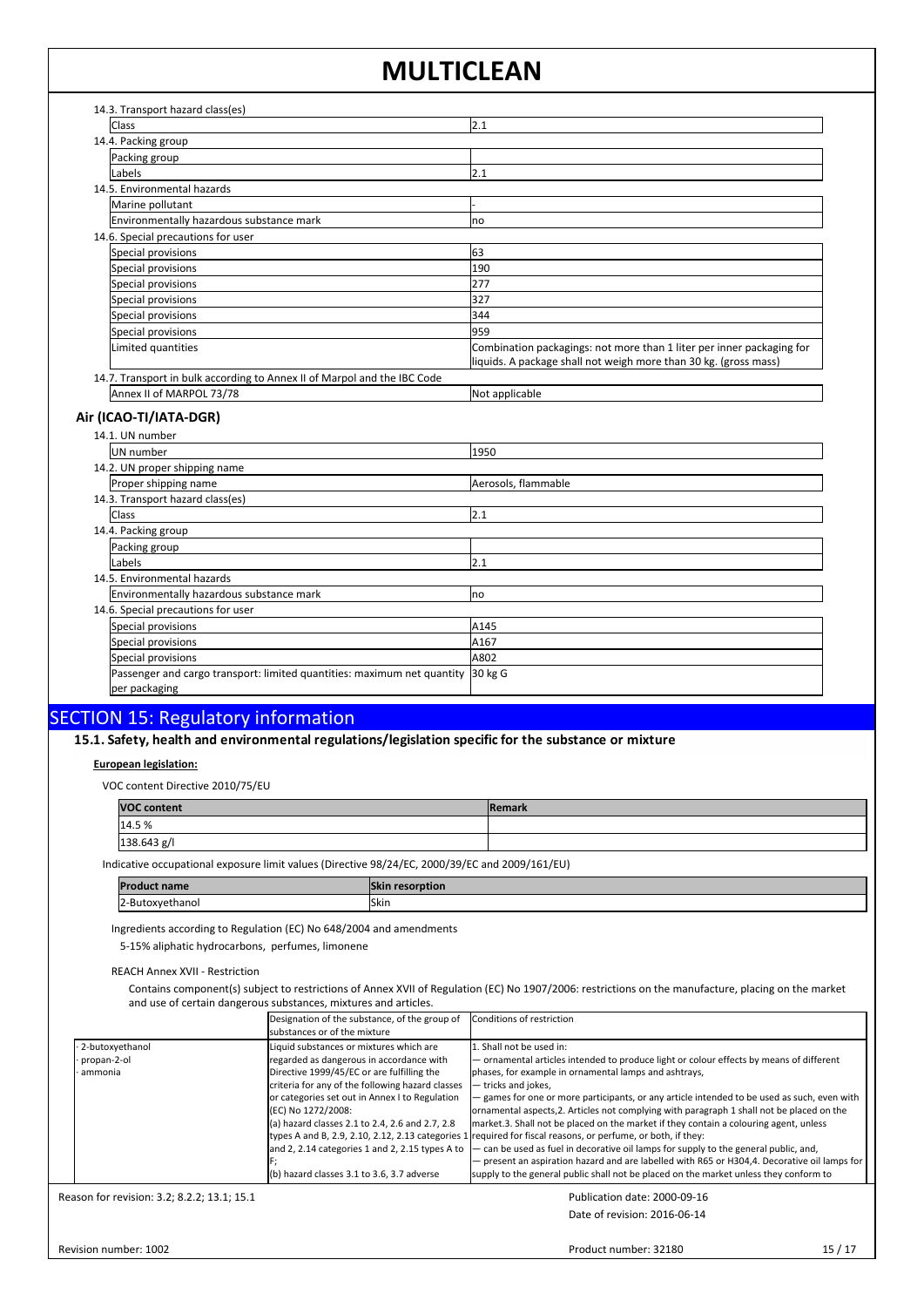|                                                                                          | effects on sexual function and fertility or on<br>development, 3.8 effects other than narcotic | the European Standard on Decorative oil lamps (EN 14059) adopted by the European<br>Committee for Standardisation (CEN).5. Without prejudice to the implementation of other                                                                             |
|------------------------------------------------------------------------------------------|------------------------------------------------------------------------------------------------|---------------------------------------------------------------------------------------------------------------------------------------------------------------------------------------------------------------------------------------------------------|
|                                                                                          | effects, 3.9 and 3.10;                                                                         | Community provisions relating to the classification, packaging and labelling of dangerous                                                                                                                                                               |
|                                                                                          | (c) hazard class 4.1;                                                                          | substances and mixtures, suppliers shall ensure, before the placing on the market, that the                                                                                                                                                             |
|                                                                                          | (d) hazard class 5.1.                                                                          | following requirements are met:<br>a) lamp oils, labelled with R65 or H304, intended for supply to the general public are visibly,                                                                                                                      |
|                                                                                          |                                                                                                | legibly and indelibly marked as follows: "Keep lamps filled with this liquid out of the reach of                                                                                                                                                        |
|                                                                                          |                                                                                                | children"; and, by 1 December 2010, "Just a sip of lamp oil $-$ or even sucking the wick of                                                                                                                                                             |
|                                                                                          |                                                                                                | lamps - may lead to life-threatening lung damage";                                                                                                                                                                                                      |
|                                                                                          |                                                                                                | b) grill lighter fluids, labelled with R65 or H304, intended for supply to the general public are<br>legibly and indelibly marked by 1 December 2010 as follows: "Just a sip of grill lighter may                                                       |
|                                                                                          |                                                                                                | lead to life threatening lung damage";                                                                                                                                                                                                                  |
|                                                                                          |                                                                                                | c) lamp oils and grill lighters, labelled with R65 or H304, intended for supply to the general                                                                                                                                                          |
|                                                                                          |                                                                                                | public are packaged in black opaque containers not exceeding 1 litre by 1 December 2010.6.                                                                                                                                                              |
|                                                                                          |                                                                                                | No later than 1 June 2014, the Commission shall request the European Chemicals Agency to<br>prepare a dossier, in accordance with Article 69 of the present Regulation with a view to ban,                                                              |
|                                                                                          |                                                                                                | if appropriate, grill lighter fluids and fuel for decorative lamps, labelled R65 or H304,                                                                                                                                                               |
|                                                                                          |                                                                                                | intended for supply to the general public.7. Natural or legal persons placing on the market                                                                                                                                                             |
|                                                                                          |                                                                                                | for the first time lamp oils and grill lighter fluids, labelled with R65 or H304, shall by 1                                                                                                                                                            |
|                                                                                          |                                                                                                | December 2011, and annually thereafter, provide data on alternatives to lamp oils and grill<br>lighter fluids labelled R65 or H304 to the competent authority in the Member State                                                                       |
|                                                                                          |                                                                                                | concerned. Member States shall make those data available to the Commission.'                                                                                                                                                                            |
|                                                                                          |                                                                                                |                                                                                                                                                                                                                                                         |
| propan-2-ol                                                                              | Substances classified as flammable gases                                                       | 1. Shall not be used, as substance or as mixtures in aerosol dispensers where these aerosol                                                                                                                                                             |
|                                                                                          |                                                                                                | category 1 or 2, flammable liquids categories 1, dispensers are intended for supply to the general public for entertainment and decorative                                                                                                              |
|                                                                                          | 2 or 3, flammable solids category 1 or 2,                                                      | purposes such as the following:                                                                                                                                                                                                                         |
|                                                                                          | water, emit flammable gases, category 1, 2 or                                                  | substances and mixtures which, in contact with $-$ metallic glitter intended mainly for decoration,<br>- artificial snow and frost,                                                                                                                     |
|                                                                                          | 3, pyrophoric liquids category 1 or pyrophoric                                                 | - "whoopee" cushions,                                                                                                                                                                                                                                   |
|                                                                                          | solids category 1, regardless of whether they                                                  | - silly string aerosols,                                                                                                                                                                                                                                |
|                                                                                          | appear in Part 3 of Annex VI to that Regulation   - imitation excrement,                       |                                                                                                                                                                                                                                                         |
|                                                                                          | or not.                                                                                        | - horns for parties,<br>- decorative flakes and foams,                                                                                                                                                                                                  |
|                                                                                          |                                                                                                | — artificial cobwebs,                                                                                                                                                                                                                                   |
|                                                                                          |                                                                                                | - stink bombs.2. Without prejudice to the application of other Community provisions on the                                                                                                                                                              |
|                                                                                          |                                                                                                | classification, packaging and labelling of substances, suppliers shall ensure before the placing                                                                                                                                                        |
|                                                                                          |                                                                                                | on the market that the packaging of aerosol dispensers referred to above is marked visibly,<br>legibly and indelibly with:                                                                                                                              |
|                                                                                          |                                                                                                | "For professional users only".3. By way of derogation, paragraphs 1 and 2 shall not apply to                                                                                                                                                            |
|                                                                                          |                                                                                                | the aerosol dispensers referred to Article 8 (1a) of Council Directive 75/324/EEC.4. The                                                                                                                                                                |
|                                                                                          |                                                                                                | aerosol dispensers referred to in paragraphs 1 and 2 shall not be placed on the market unless<br>they conform to the requirements indicated.                                                                                                            |
| No data available                                                                        |                                                                                                |                                                                                                                                                                                                                                                         |
| 2-butoxyethanol                                                                          |                                                                                                |                                                                                                                                                                                                                                                         |
| Résorption peau                                                                          |                                                                                                |                                                                                                                                                                                                                                                         |
|                                                                                          |                                                                                                | 2-Butoxyéthanol; D; La mention "D" signifie que la résorption de l'agent, via la peau, les muqueuses ou les yeux, constitue<br>une partie importante de l'exposition totale. Cette résorption peut se faire tant par contact direct que par présence de |
|                                                                                          | l'agent dans l'air.                                                                            |                                                                                                                                                                                                                                                         |
| MULTICLEAN                                                                               |                                                                                                |                                                                                                                                                                                                                                                         |
| <b>National legislation The Netherlands</b><br>Waste identification (the<br>Netherlands) | LWCA (the Netherlands): KGA category 06                                                        |                                                                                                                                                                                                                                                         |
| Waterbezwaarlijkheid                                                                     | B(2)                                                                                           |                                                                                                                                                                                                                                                         |
| 2-butoxyethanol                                                                          |                                                                                                |                                                                                                                                                                                                                                                         |
| Huidopname (wettelijk)                                                                   | 2-Butoxyethanol; H                                                                             |                                                                                                                                                                                                                                                         |
| <b>National legislation France</b><br><b>MULTICLEAN</b>                                  |                                                                                                |                                                                                                                                                                                                                                                         |
| No data available                                                                        |                                                                                                |                                                                                                                                                                                                                                                         |
| 2-butoxyethanol                                                                          |                                                                                                |                                                                                                                                                                                                                                                         |
| VME - Risque de pénétration                                                              | 2-Butoxyéthanol; PP                                                                            |                                                                                                                                                                                                                                                         |
| percutanée                                                                               |                                                                                                |                                                                                                                                                                                                                                                         |
| <b>National legislation Germany</b><br><b>MULTICLEAN</b>                                 |                                                                                                |                                                                                                                                                                                                                                                         |
| <b>WGK</b>                                                                               |                                                                                                |                                                                                                                                                                                                                                                         |
|                                                                                          | Stoffe (VwVwS) of 27 July 2005 (Anhang 4)                                                      | 1; Classification water polluting based on the components in compliance with Verwaltungsvorschrift wassergefährdender                                                                                                                                   |
| 2-butoxyethanol                                                                          |                                                                                                |                                                                                                                                                                                                                                                         |
| TA-Luft                                                                                  | 5.2.5                                                                                          |                                                                                                                                                                                                                                                         |
| TRGS900 - Risiko der                                                                     |                                                                                                | 2-Butoxyethanol; Y; Risiko der Fruchtschädigung braucht bei Einhaltung des Arbeitsplatzgrenzwertes und des biologischen                                                                                                                                 |
| Fruchtschädigung<br>Hautresorptive Stoffe                                                | Grenzwertes nicht befürchtet zu werden                                                         |                                                                                                                                                                                                                                                         |
|                                                                                          | 2-Butoxyethanol; H; Hautresorptiv                                                              |                                                                                                                                                                                                                                                         |
| Reason for revision: 3.2; 8.2.2; 13.1; 15.1                                              |                                                                                                | Publication date: 2000-09-16                                                                                                                                                                                                                            |

Product number: 32180 16 / 17